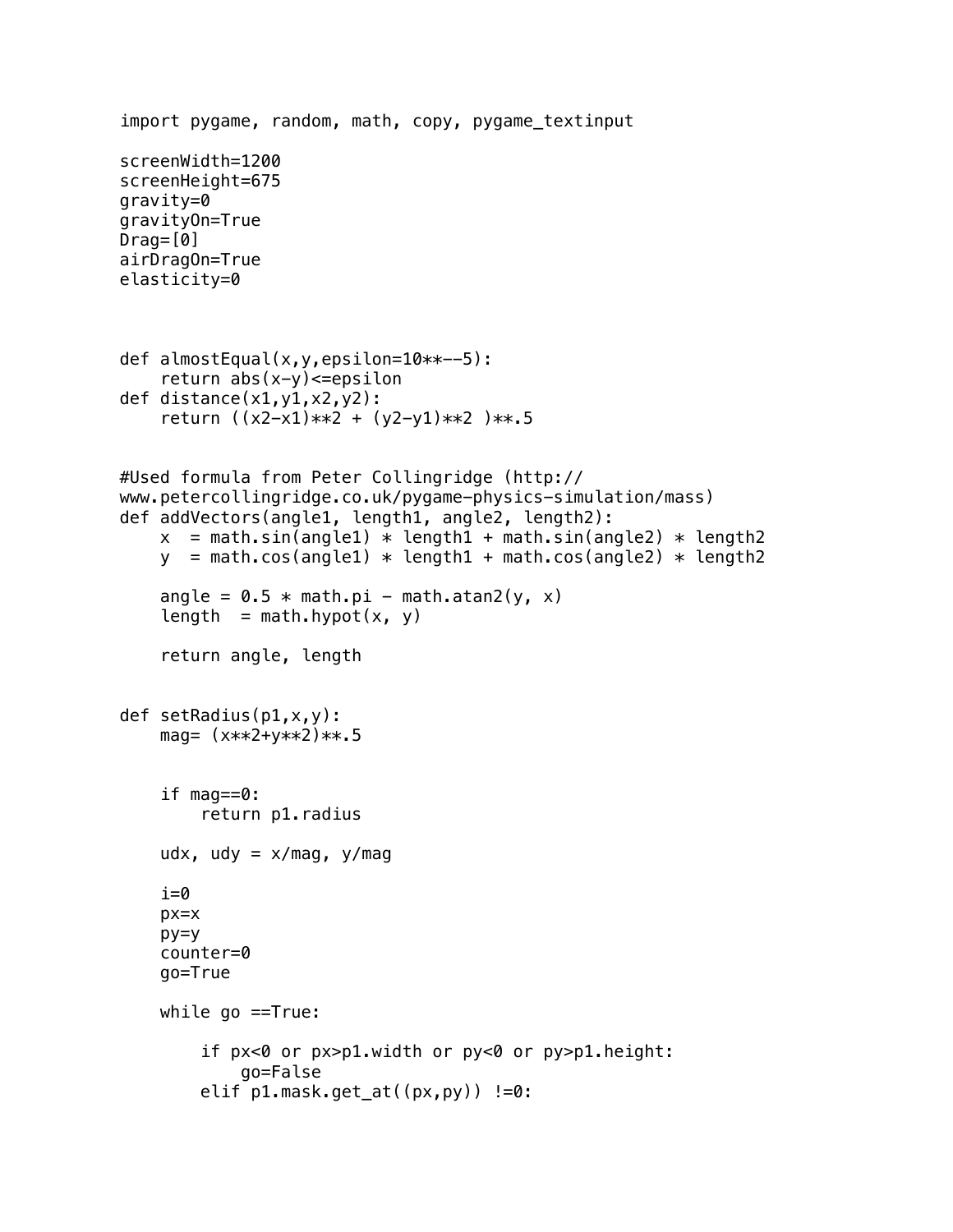```
 go =False
         px+=udx
         py+=udy
         counter+=1
     return mag + counter
#Objects
class entity(pygame.sprite.Sprite):
     screenHeight= screenHeight
     screenWidth= screenWidth
     ground= 5*screenHeight/6
     global gravityOn
     global airDragOn
     global gravity
     global drag
     global elasticity
    def init (self, x, y):
        pygame.sprite.Sprite.__init_(self)
         self.cx=x
         self.cy=y
        self.xSpeed= random.randint(1,5) * (-1)**random.randint(1,9)self.ySpeed= random.randint(-5,5)
         self.highlight=False
        self.angSpeed= 0
         self.speed= (self.xSpeed**2+self.ySpeed**2)**.5
        self.mass= random.randint(10,50)
         self.kEnergy= self.mass*.5*(self.speed)**2
         self.angle= math.atan2(self.ySpeed,self.xSpeed) + math.pi/2
         self.elasticity= elasticity
         self.drag=1
         self.myfont = pygame.font.SysFont("arial", 25)
         self.additionalVectors=[ (3*math.pi/2,2)]
         self.xSpeed=math.sin(self.angle) * self.speed
         self.ySpeed=math.cos(self.angle) * self.speed
        self.r = random.random(0, 255)self.g = random.random(0, 255)self.b = random.random(0, 255) self.color= (self.r,self.g,self.b)
         self.highColor= (255-self.r,255-self.g, 255-self.b)
```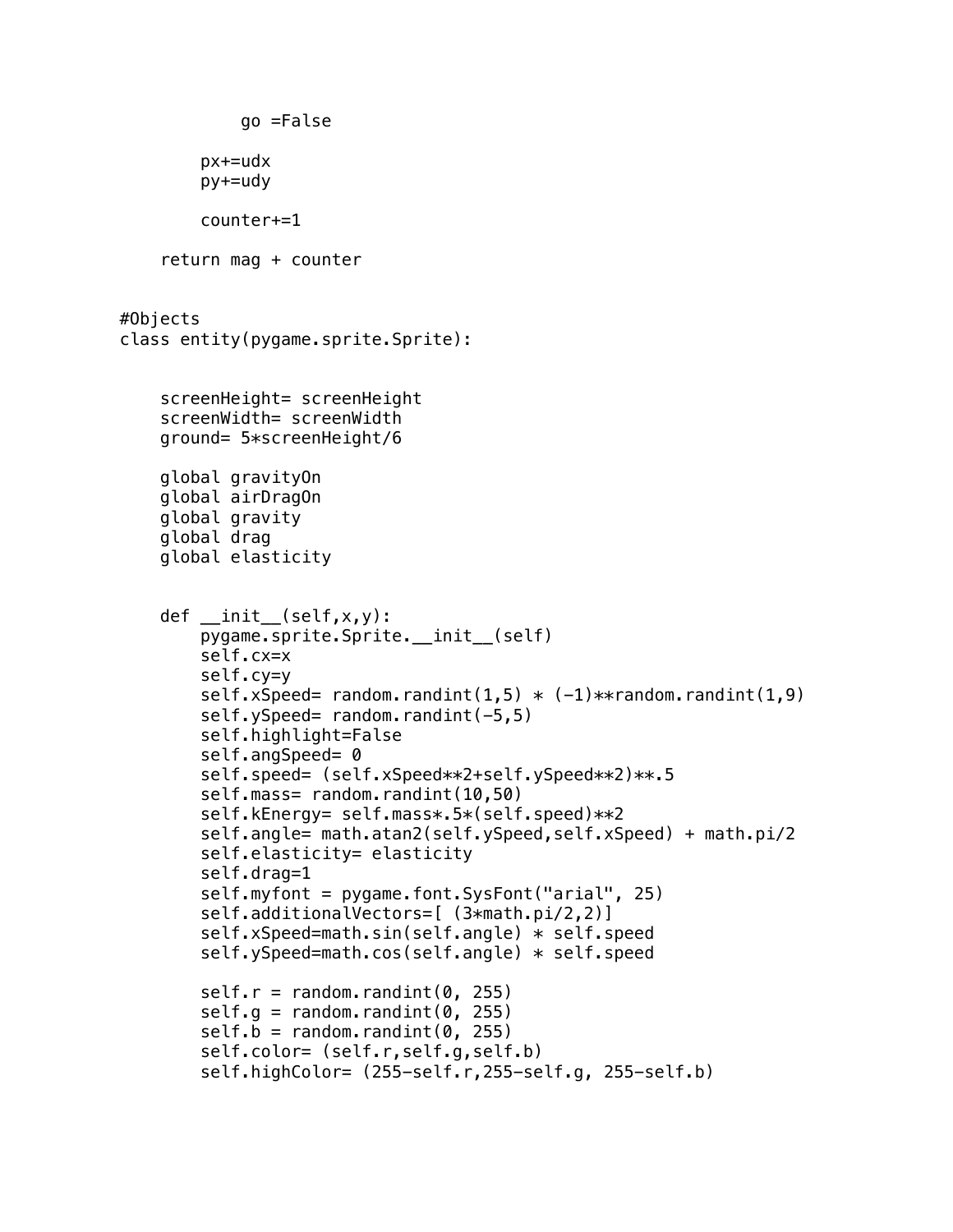```
 def eq(self,other):
         return isinstance(other,type(self)) and self.color == 
other.color
     def addGravity(self,height):
         if (almostEqual(self.cy+ height, entity.ground,3) and 
self.speed<1.9 and gravityOn==True):
             self.cy= entity.ground-height
             self.speed=0
     def groundRebound(self,top,down):
         if self.cy +down>= entity.ground:
            self.cy = 2*(entity.ground - down) - self.cyself. angle = math.pi - self.angle
            self.speed *= elasticity
         elif self.cy-top<=0:
            self.cy = 2*top - self.cyself.name = math.pi - self.name self.speed *= elasticity
     #Also from Peter CollingRidge.
     def checkWalls(self,leftSide,rightSide):
         if self.cx-leftSide<=0:
             self.cx = 2*leftSide - self.cx
            self.name = - self.nameself.\,speed \; * = \; elasticity elif self.cx+rightSide>=circle.screenWidth:
            self.cx = 2 * (circle.creenWidth - rightSide) - self.cxself.name = - self.nameself.speed *= elasticity
     def changeSpeed(self):
         self.angle= math.atan2(self.ySpeed,self.xSpeed) + math.pi/2
         self.speed= (self.xSpeed**2+self.ySpeed**2)**.5
     def changePosition(self,width,height):
         if gravityOn==True and self.speed !=0:
             (self.angle, self.speed) = addVectors(self.angle, 
self.speed, math.pi,gravity)
         if airDragOn==True:
            self.speed *= self.drag
         self.xSpeed=math.sin(self.angle) * self.speed
         self.ySpeed=math.cos(self.angle) * self.speed
         self.cx += self.xSpeed
        self.cy -= self.ySpeed
         dims=(self.cx-width/2, self.cy-height/2,width,height)
        self.rect= pygame.Rect(dims)
```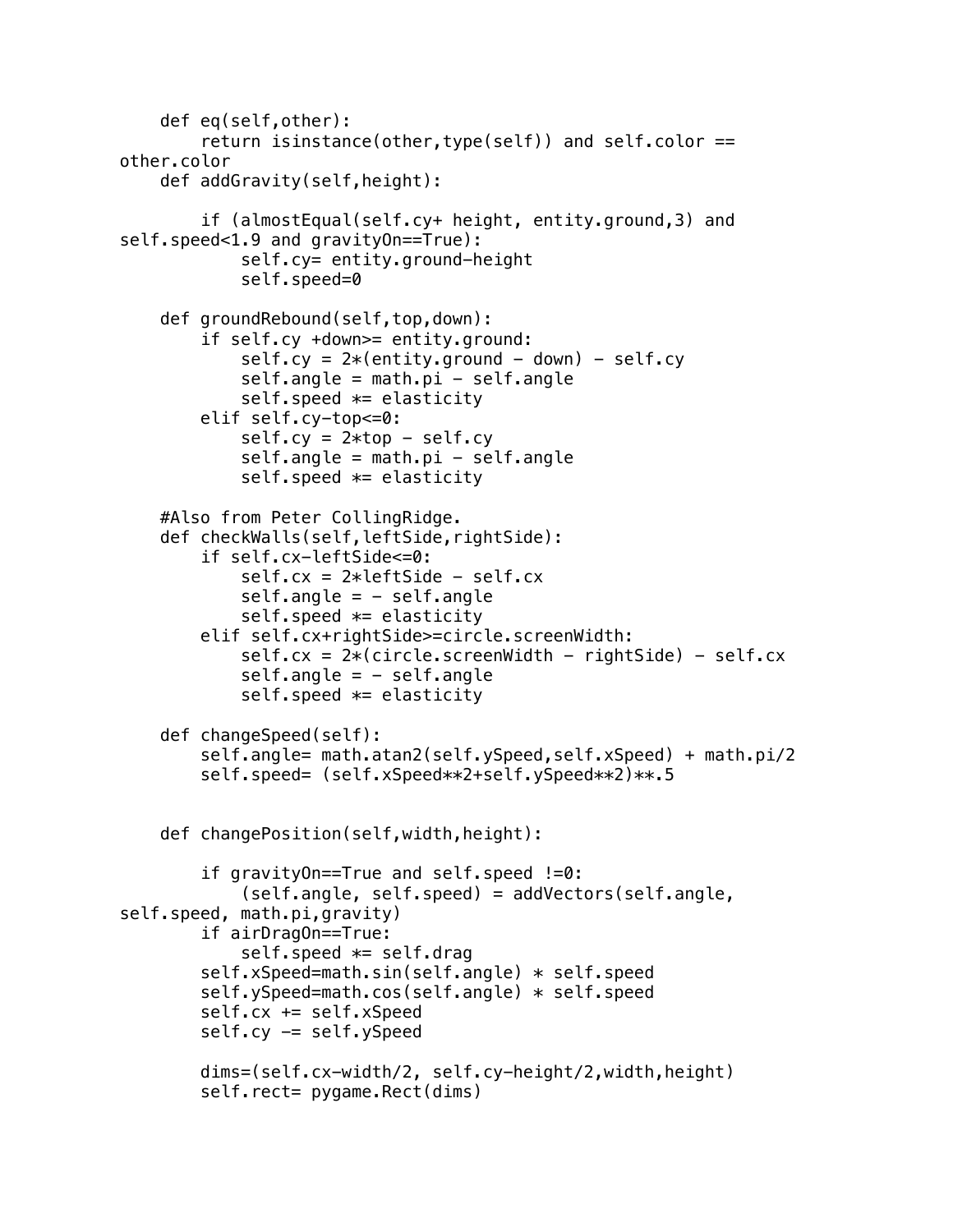```
 def move(self,x,y):
     self.cx=x
     self.cy=y
 def update(self):
     self.checkWalls()
     self.groundRebound()
     self.changePosition()
     self.addGravity()
 def collided(self,other):
     p1=self
     p2=other
    dx = p1. cx - p2. cxdy = p1.cy - p2.cy
```

```
 ##Got Collision formula from Peter Collingridge (http://
www.petercollingridge.co.uk/pygame-physics-simulation/mass)
        dist = math.hypot(dx, dy)angle = math.atan2(dy, dx) + 0.5 * math.pi
        total\_mass = p1.mass + p2.mass(p1.angle, p1.speed) = addVectors(p1.angle, p1.speed*(p1.mas-p2.mass)/total_mass, angle, 2*p2.speed*p2.mass/total_mass)
        (p2.\text{angle}, p2.\text{speed}) = addVectors(p2.\text{angle}, p2.\text{speed}*(p2.\text{mass}-p1.mass)/total_mass, angle+math.pi, 2*p1.speed*p1.mass/total_mass)
        p1.speed *= elasticity
        p2.speed *= elasticity
         if not isinstance(p1,circle) and p1.mask.overlap(p2.mask,
(int(-dx), int(-dy))) !=None:
             x, y = p1.mask.overlap(p2.mask,(int(-dx),int(-dy)))
             radius1= setRadius(p1, x, y)
         else:
              radius1= p1.radius
         if not isinstance(p2,circle) and p2.mask.overlap(p1.mask,
(int(dx), int(dy))) !=None:
             x, y = p2 \text{.} mask.overlap(p1 \text{.} mask, (int(dx), int(dy)))
             radius2= setRadius(p2, x, y)
         else:
              radius2= p2.radius
        overlap = 0.5*(radians1 + radians2 - dist+1)
```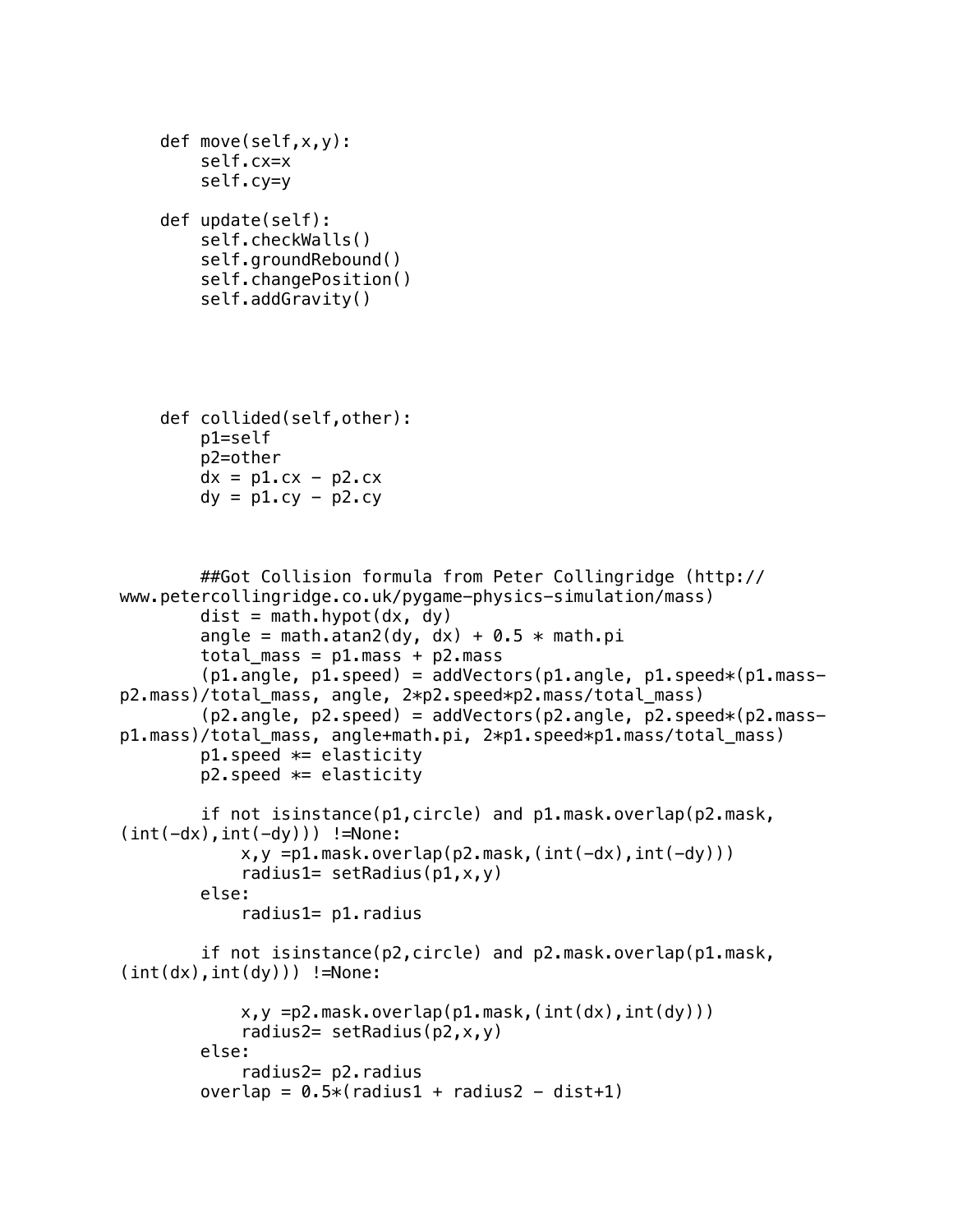```
p1.cx += math.sin(angle)*overlap
        p1.cy -= math.cos(angle)*overlapp2.cx -= math.sin(angle)*overlap
        p2.cy += math.cos(angle)*overlapclass circle(entity):
     def chars(self):
         dims=(self.cx-self.radius, self.cy-self.radius,2*self.radius,
2*self.radius)
        self.rect= pygame.Rect(dims)
        self.image= pygame.Surface((2*self.radius,
2*self.radius),pygame.SRCALPHA)
         self.image= self.image.convert_alpha()
         pygame.draw.circle(self.image, (self.r, self.g, self.b),
                             (self.radius, self.radius), self.radius)
         self.mask = pygame.mask.from_surface(self.image)
         self.drag = (self.mass/(self.mass + .0001)) ** self.radius
     def __init__(self,x=10,y=10):
        super() . _{init} (x,y) self.radius=0
         self.inertia= self.mass*self.radius**2/2
         self.image= pygame.Surface((2*self.radius,
2*self.radius),pygame.SRCALPHA)
        self.image= self.image.convert alpha()
         dims=(self.cx-self.radius, self.cy-self.radius,2*self.radius,
2*self.radius)
        self.rect= pygame.Rect(dims)
         pygame.draw.circle(self.image, (self.r, self.g, self.b),
                             (self.radius, self.radius), self.radius)
     def setSize(self,x,y):
         self.radius= min(int(distance(self.cx,self.cy,x,y)),150)
         self.chars()
     def move(self,x,y):
        super().move(x,y) dims=(self.cx-self.radius, self.cy-self.radius,2*self.radius,
2*self.radius)
        self.rect= pygame.Rect(dims)
     def addGravity(self):
         super().addGravity(self.radius)
     def changePosition(self):
         super().changePosition(2*self.radius,2*self.radius)
     def checkWalls(self):
         super().checkWalls(self.radius,self.radius)
```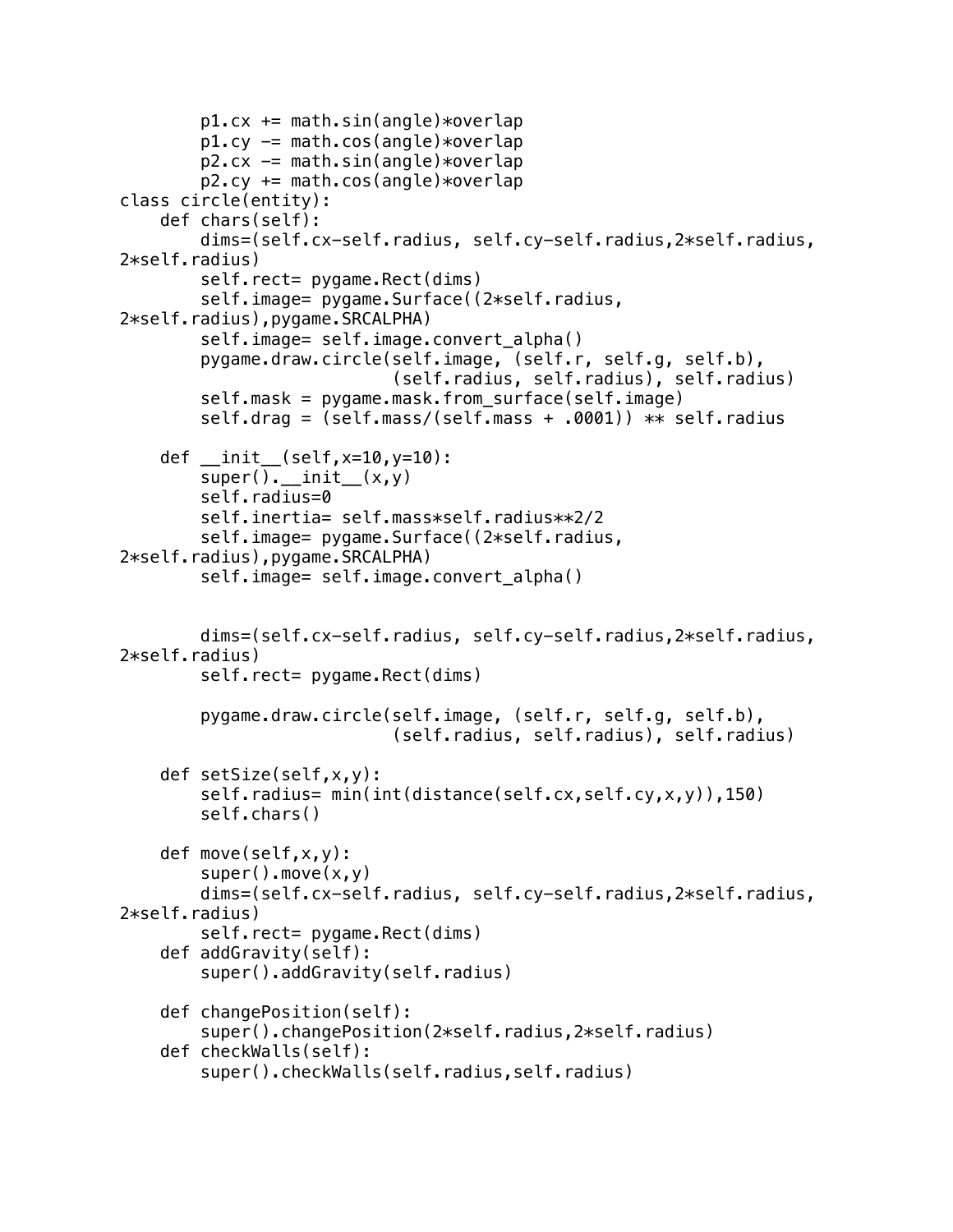```
 def groundRebound(self):
         super().groundRebound(self.radius,self.radius)
     def drawHighlight(self,screen):
         pygame.draw.circle(screen, (255,255,255),
                             (int(self.cx), int(self.cy)), 
int(self.radius)+1,3)
     def drawSettingSizeDim(self,screen):
         if self.radius>4:
             radius= "Radius: %d m" %(self.radius)
            text = self.myfont.render(radius, 1, (255, 255, 255))
             screen.blit(text, (self.cx, self.cy))
class box(entity):
     def chars(self):
         #self.inertia= self.mass* (self.height**2 + self.width**2)/12
         dims=(self.cx-self.width/2, self.cy-self.height/2,
         self.width,self.height)
         self.radius=((self.width**2 + self.height**2)**.5)/2
         self.radius = (self.radius + self.width+ self.height)/3
        self.rect= pygame.Rect(dims)
         self.image= 
pygame.Surface((self.width+2,self.height+2),pygame.SRCALPHA)
         self.image= self.image.convert_alpha()
         pygame.draw.rect(self.image, (self.r, self.g, self.b), 
(0,0,self.width,self.height))
         self.mask = pygame.mask.from_surface(self.image)
    def __init__(self, x=10,y=10):
        super(). init (x,y) self.width=0
         self.height=0
         self.chars()
     def setSize(self,x,y):
         self.height= min(int(abs(self.cy-y)),150)
         self.width= min(int(abs(self.cx-x)),150)
         self.chars()
         self.drag = (self.mass/(self.mass + .0001)) ** self.radius
     def addGravity(self):
```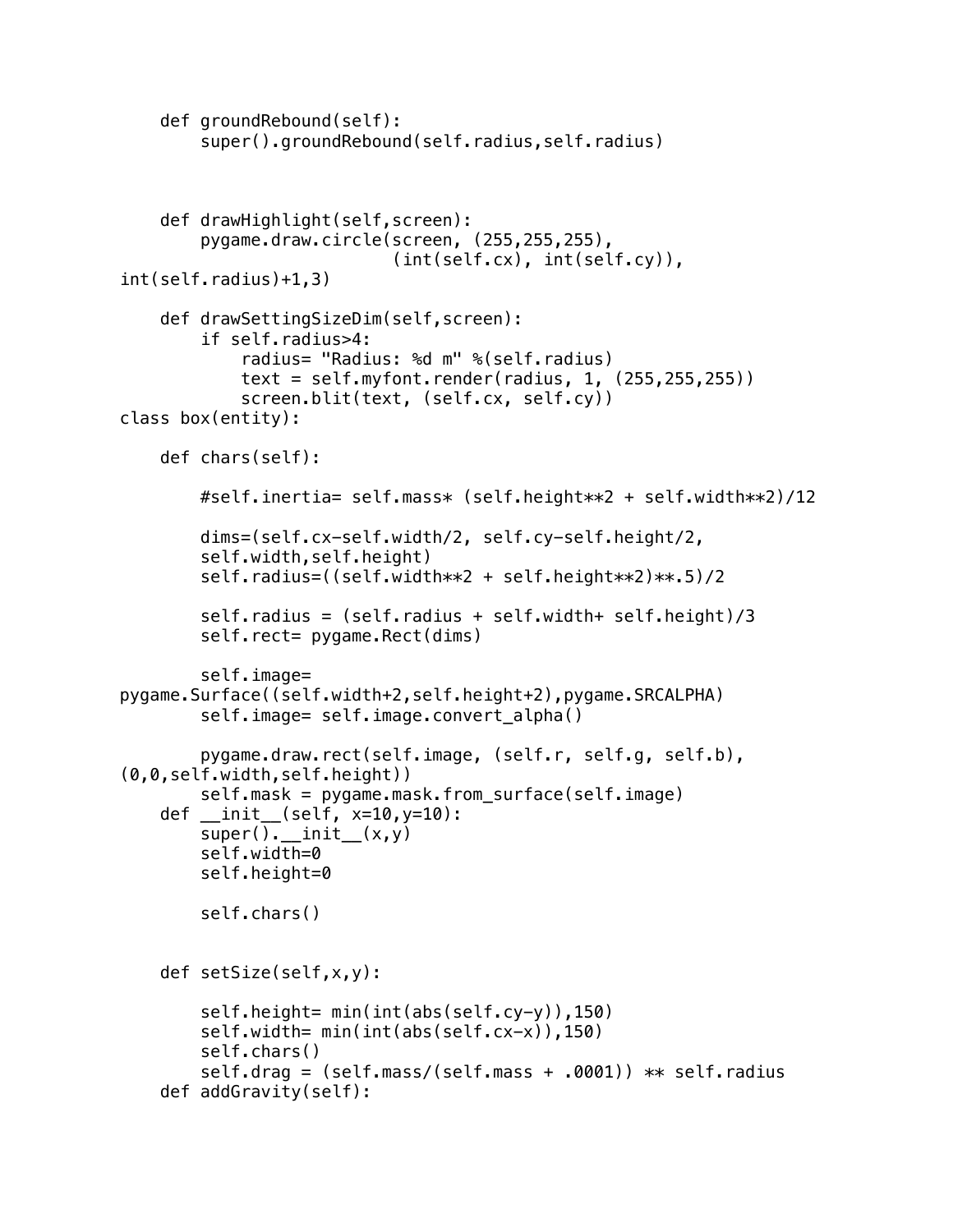```
 super().addGravity(self.height/2)
     def move(self,x,y):
        super().move(x,y) dims=(self.cx-self.width/2-1, self.cy-self.height/
2-1,self.width+1,self.height+1)
        self.rect= pygame.Rect(dims)
     def changePosition(self):
         super().changePosition(self.width,self.height)
     def checkWalls(self):
         super().checkWalls(self.width/2,self.width/2)
     def groundRebound(self):
         super().groundRebound(self.height/2,self.height/2)
     def drawHighlight(self,screen):
         pygame.draw.rect(screen, (255,255,255),
                             (self.cx-self.width/2, self.cy-self.height/
2,self.width,self.height),3)
     def drawSettingSizeDim(self,screen):
         width= "Width: %d m" %(self.width)
        text = self.myfont.render(width, 1, (255, 255, 255))
         screen.blit(text, (self.cx, self.cy))
         height= "Height: %d m" %(self.height)
        text = self.myfont.render(height, 1, (255, 255, 255))
         screen.blit(text, (self.cx, self.cy+20))
class triangle(entity):
     def chars(self):
         self.top= (self.radius, 0)
         self.left= (0, 2*self.radius)
         self.right= (2*self.radius,2*self.radius)
         dims=(self.cx-self.radius, self.cy-self.radius,
         2*self.radius,2*self.radius)
         self.points=[self.top,self.left,self.right]
        self.rect= pygame.Rect(dims)
         self.image= pygame.Surface((2*self.radius,
2*self.radius),pygame.SRCALPHA)
         self.image= self.image.convert_alpha()
```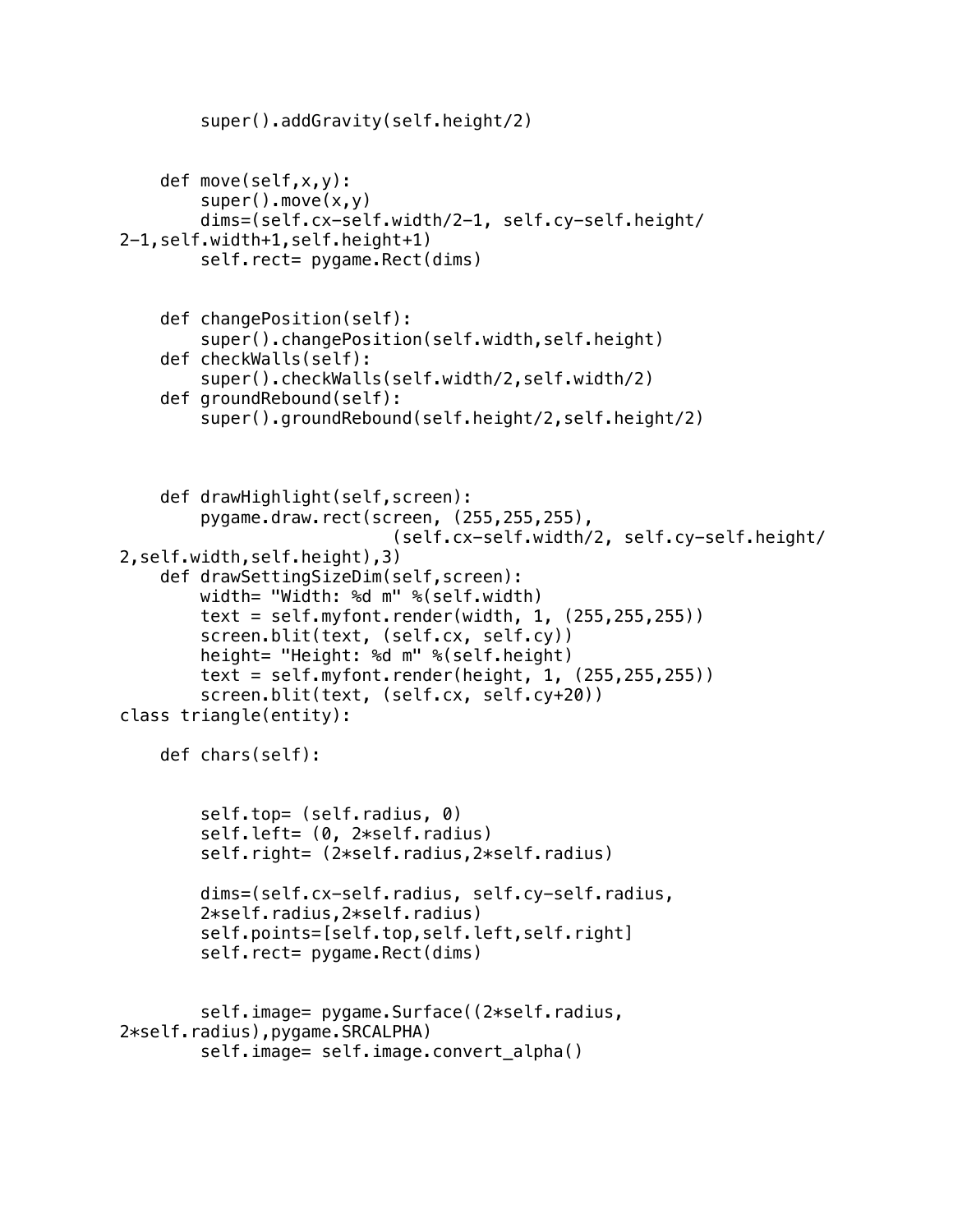```
 pygame.draw.polygon(self.image, (self.r, self.g, self.b), 
self.points)
        self.mask = pygame.mask.from surface(self.image)
         self.drag = (self.mass/(self.mass + .0001)) ** self.radius
    def init (self, x=0, y=0):
        super(). init (x,y) self.side=0
        self.radius= self.side * (3**.5/2) self.width=int(2*self.radius)
         self.height=int(2*self.radius)
        self.r = random.random(0, 255)self.g = random.randint(0, 255)self.b = random.random(0, 255) self.chars()
     def move(self,x,y):
        super() . move(x, y) dims=(self.cx-self.width/2, self.cy-self.height/
2,self.width,self.height)
        self.rect= pygame.Rect(dims)
     def setSize(self,x,y):
         self.side= min(int(distance(self.cx,self.cy,x,y)),150)
        self.radius= self.side * (3**.5/2) self.width=2*self.radius
         self.height=2*self.radius
         self.chars()
     def addGravity(self):
         super().addGravity(self.radius)
     def checkWalls(self):
         super().checkWalls(self.radius,self.radius)
     def changePosition(self):
         super().changePosition(2*self.radius, 2*self.radius)
     def groundRebound(self):
         super().groundRebound(self.radius,self.radius)
     def modify(self):
         pygame.draw.polygon(self.image, (0,0,0), self.points,2) 
     def drawHighlight(self,screen):
         #screen.blit(self.image2,(self.cx-self.radius,self.cy-
self.radius))
```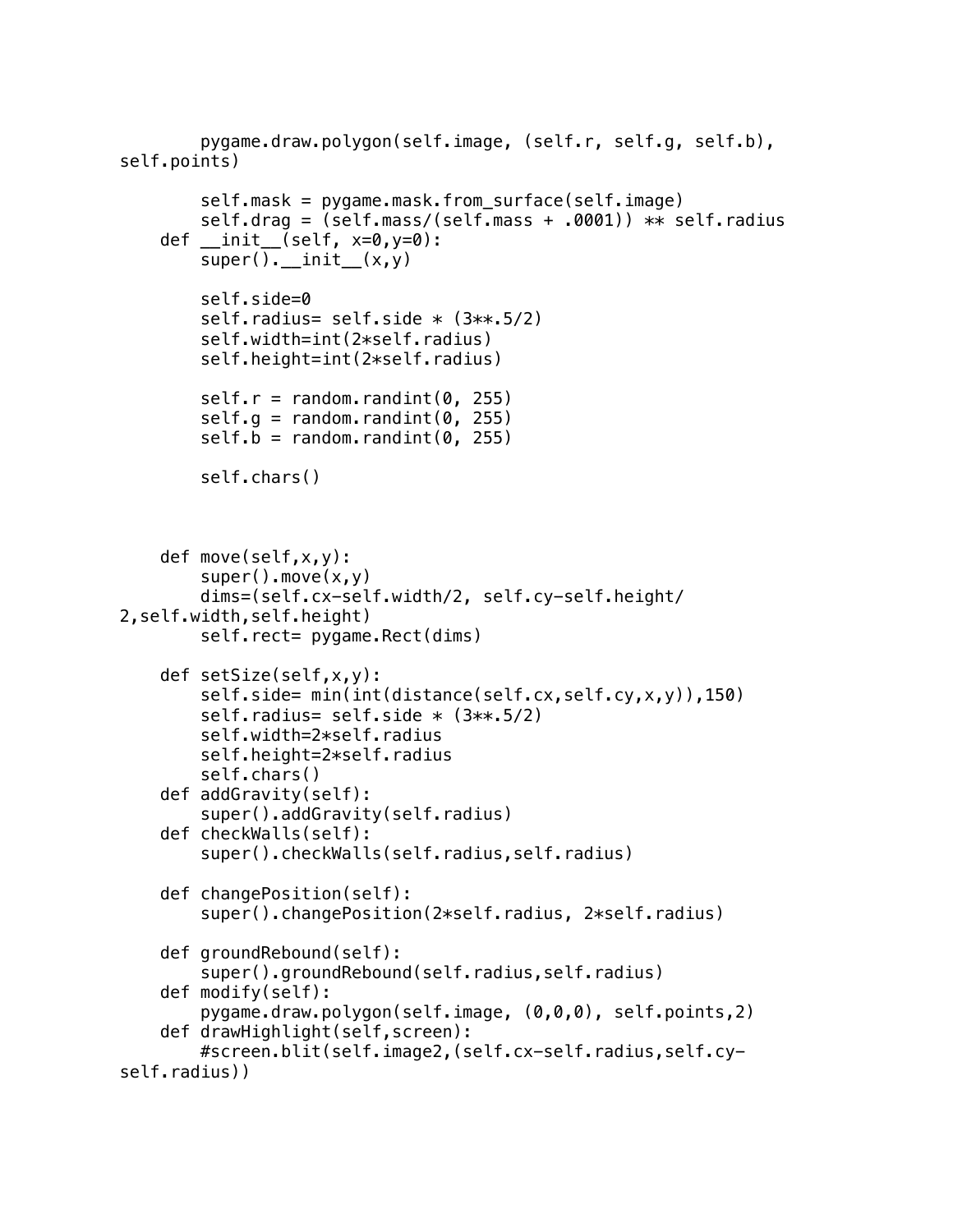```
 top= (self.cx, self.cy-self.radius)
         left= (self.cx-self.radius, self.cy+self.radius)
         right= (self.cx+self.radius,self.cy+self.radius)
         dims=(top,left,right)
         pygame.draw.polygon(screen,(255,255,255),dims,3)
     def drawSettingSizeDim(self,screen):
         side= "Side Length: %d m" %(self.side)
        text = self.myfont.render(side, 1, (255, 255, 255))
         screen.blit(text, (self.cx, self.cy))
class polygon(entity):
     def __init__(self,x,y,numPoints):
        super() . _{init}(x, y) self.points=[]
         self.undoList=[]
         self.color= [self.r,self.g,self.b]
         self.numPoints=numPoints
         self.relativePoints=[]
        self.rect= pygame.Rect(x, y, 5, 5)
        self.image= pygame.Surface((5,5),pygame.SRCALPHA)
         self.image= self.image.convert_alpha()
        self.mask = pygame.mask.from surface(self.image)
     def setDims(self):
         upMost=screenHeight
         downMost=0
         leftMost=screenWidth
         rightMost=0
         for i in self.points:
             if i[0]>rightMost: rightMost=i[0]
             if i[0]<leftMost: leftMost=i[0]
             if i[1]>downMost: downMost=i[1]
             if i[1]<upMost: upMost=i[1]
         self.width= rightMost-leftMost
         self.height= downMost-upMost
         self.cx= leftMost + self.width/2
         self.cy= upMost + self.height/2
         self.rect= pygame.Rect(leftMost,upMost,self.width,self.height)
         self.leftMost=leftMost
         self.rightMost=rightMost
         self.upMost=upMost
         self.downMost=downMost
        self.radius= (self.height**2 + self.width**2)**.5
```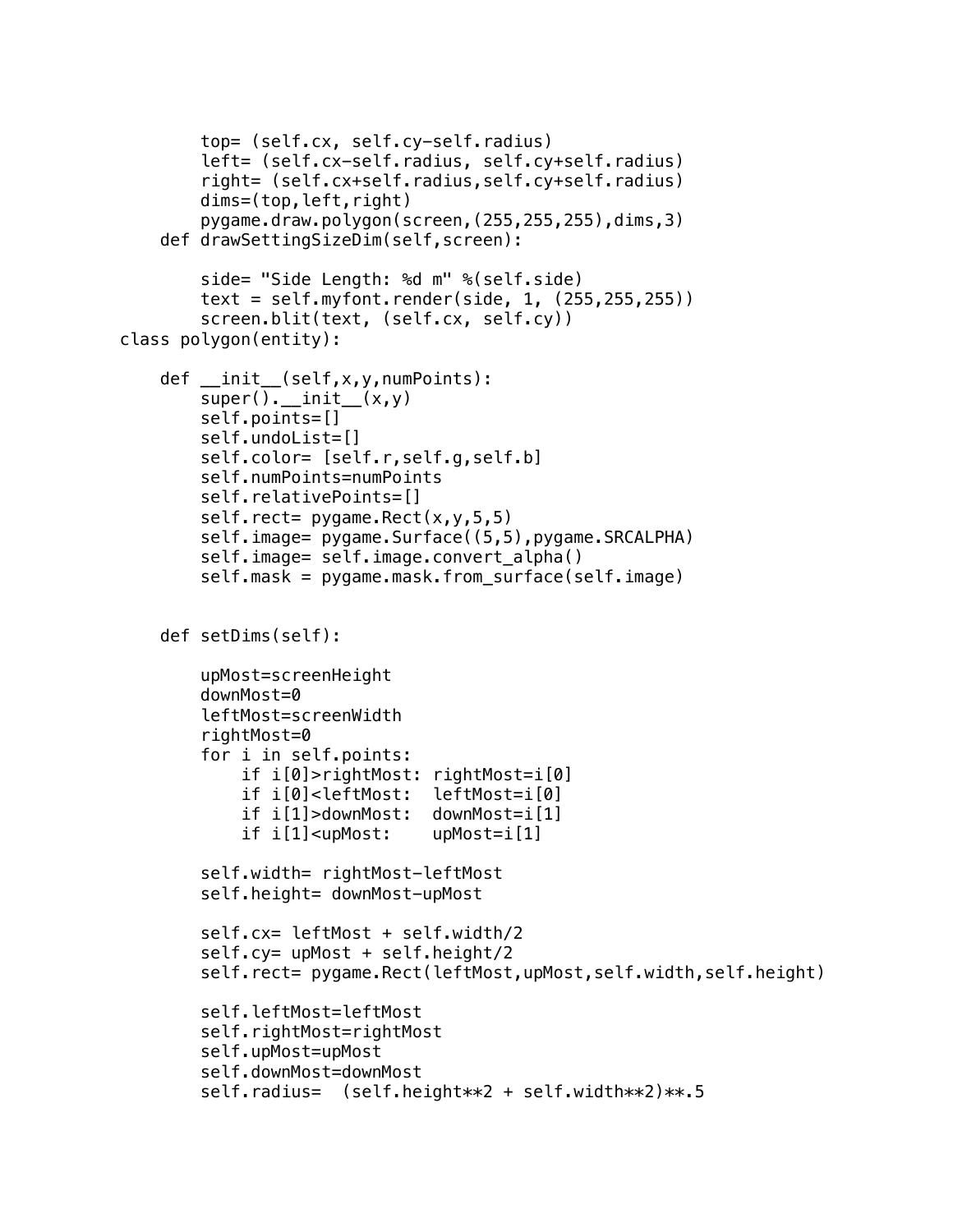```
 self.drag = (self.mass/(self.mass + .0001)) ** self.radius
         if self.width>0 and self.height>0:
             self.image= 
pygame.Surface((self.width,self.height),pygame.SRCALPHA)
            self.image= self.image.convert alpha()
     def setPoints(self,x,y):
         if len(self.points)<self.numPoints:
             self.points.append([x,y])
             self.setDims()
             self.relativePoints= copy.deepcopy(self.points)
             self.setRelativePoints()
             return True
         else:
             return False
     def move(self,x,y):
        super() . move(x, y)self.rect= pygame.Rect(self.cx-self.width/2,self.cy-
self.height/2,self.width,self.height)
     def setRelativePoints(self):
         for i in range(len(self.points)):
             self.relativePoints[i][0]= int(self.points[i][0]- 
(self.cx-self.width/2))
             self.relativePoints[i][1]= int(self.points[i][1]- 
(self.cy-self.height/2))
         if len(self.points)>2:
             pygame.draw.polygon(self.image,self.color, 
self.relativePoints,)
            self.mask = pygame.mask.from surface(self.image)
         else:
             for point in self.relativePoints:
                 pygame.draw.circle(self.image,(255,255,255), point,5)
     def addGravity(self):
         super().addGravity(self.height/2)
     def changePosition(self):
         super().changePosition(self.width,self.height)
     def checkWalls(self):
         #leftSide= self.cx-self.leftMost
         #rightSide= self.rightMost-self.cx
         super().checkWalls(self.width/2,self.width/2)
```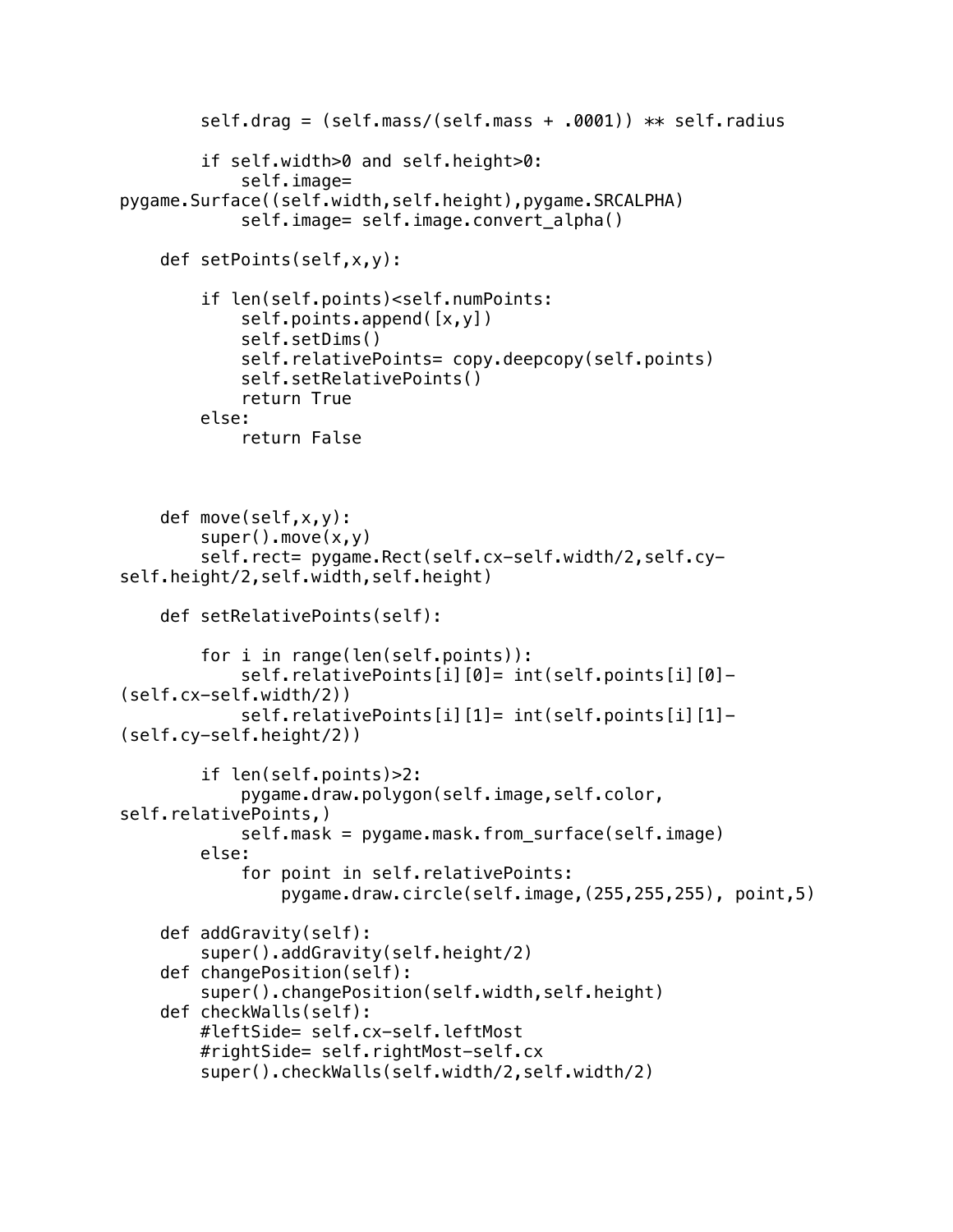```
 def groundRebound(self):
         super().groundRebound(self.height/2,self.height/2)
     def modify(self):
         pygame.draw.polygon(self.image,(0,0,0), self.relativePoints,2)
     def drawHighlight(self,screen):
         pygame.draw.polygon(self.image,
(255,255,255),self.relativePoints,2)
#Screen Images
class Cloud(object):
     def Dims(self,leftBound,bound=None):
         if bound==None:
             bound= self.leftBound
         self.x=random.randint(2*leftBound,bound)
         self.y=random.randint(0, int(.2*self.screenHeight))
        self.speed=random.randint(20,30)/100
     def __init__(self,width,height):
        self.image= pygame.image.load("cloud1.png").convert alpha()
         self.w,self.h =self.image.get_size()
        factor=random.randint(5,10)/100
        self.leftBound=int(-1*factor*self.w)
         self.screenWidth=width
         self.screenHeight=height
         self.Dims(self.leftBound,width)
         self.image=pygame.transform.scale(self.image, 
             (int(self.w* factor), int(self.h*factor)))
     def update(self):
         if self.x >= self.screenWidth:
             self.Dims(self.leftBound)
         else:
             self.x+=self.speed
     def draw(self,screen):
         screen.blit(self.image,(self.x,self.y))
class Space(pygame.sprite.Sprite):
     def __init__(self,width,height):
        pygame.sprite.Sprite. init (self)
        self.image= pygame.image.load("space.jpg")
         self.w,self.h =self.image.get_size()
         self.width=width
         self.height=height
         self.Wfactor= self.width/self.w
         self.hFactor= self.height/self.h
```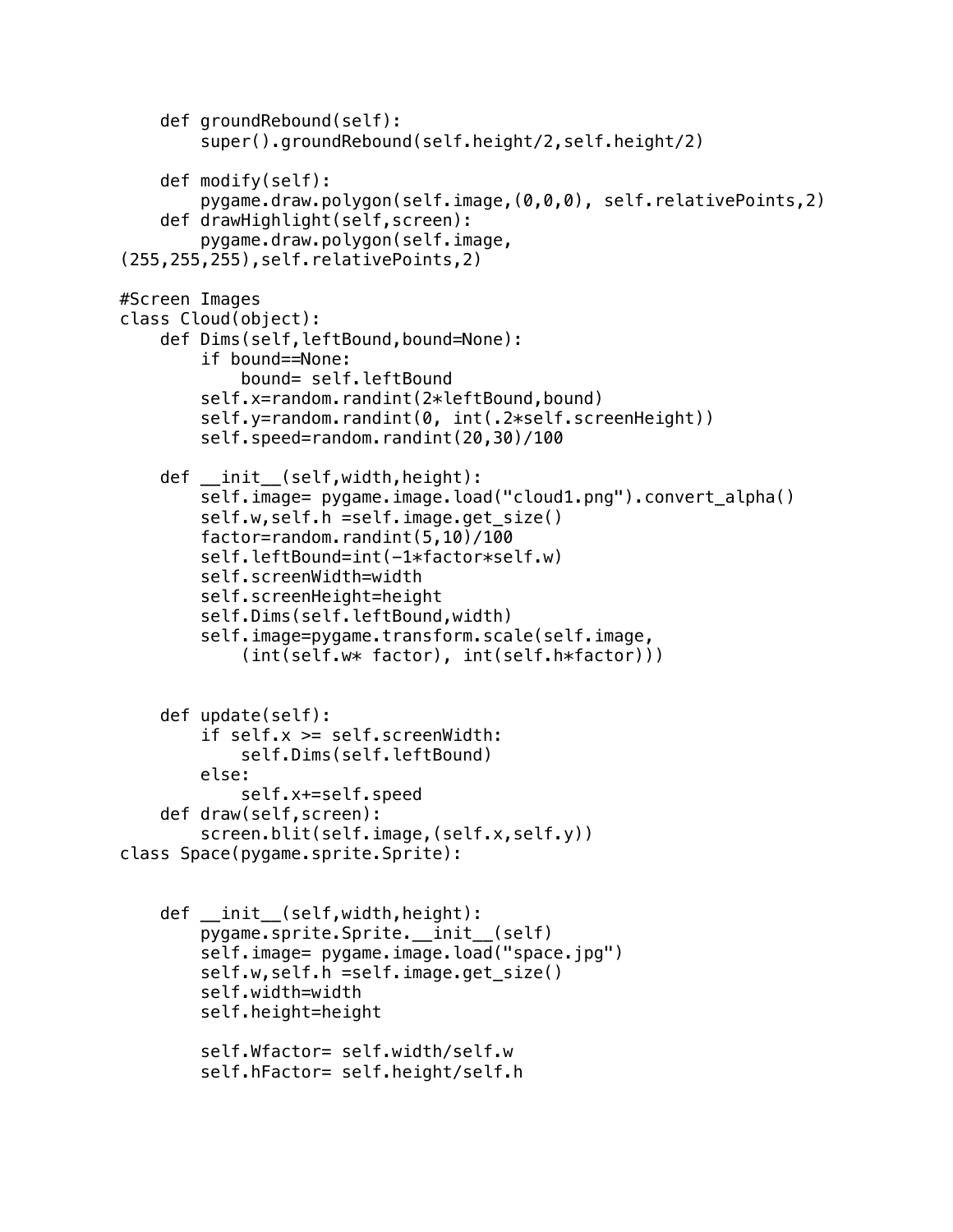```
 self.image=pygame.transform.scale(self.image, 
             (int(self.w* self.Wfactor), int(self.h*self.hFactor)))
         self.image2= pygame.image.load("cartoon earth.png")
         self.wEarth,self.hEarth= self.image2.get_size()
         self.image2=pygame.transform.scale(self.image2, 
            (int(self.wEarth* .5), int(self.hEarth* .5))) def draw(self,screen):
         screen.blit(self.image,(0,0))
         screen.blit(self.image2,(self.width/2-self.wEarth/
2,self.height/2- self.hEarth/2))
class Mars(pygame.sprite.Sprite):
     def __init__(self,width,height):
         pygame.sprite.Sprite.__init__(self)
         self.image= pygame.image.load("mars.jpeg")
         self.w,self.h =self.image.get_size()
         self.width=width
         self.height=height
         self.Wfactor= self.width/self.w
         self.hFactor= self.height/self.h
         self.image=pygame.transform.scale(self.image, 
             (int(self.w* self.Wfactor), int(self.h*self.hFactor)))
     def draw(self,screen):
         screen.blit(self.image,(0,0))
class Jupiter(pygame.sprite.Sprite):
     def __init__(self,width,height):
         pygame.sprite.Sprite.__init__(self)
         self.image= pygame.image.load("jupiter.jpg")
         self.w,self.h =self.image.get_size()
         self.width=width
         self.height=height
         self.Wfactor= self.width/self.w
         self.hFactor= self.height/self.h
         self.image=pygame.transform.scale(self.image, 
             (int(self.w* self.Wfactor), int(self.h*self.hFactor)))
     def draw(self,screen):
         screen.blit(self.image,(0,0))
```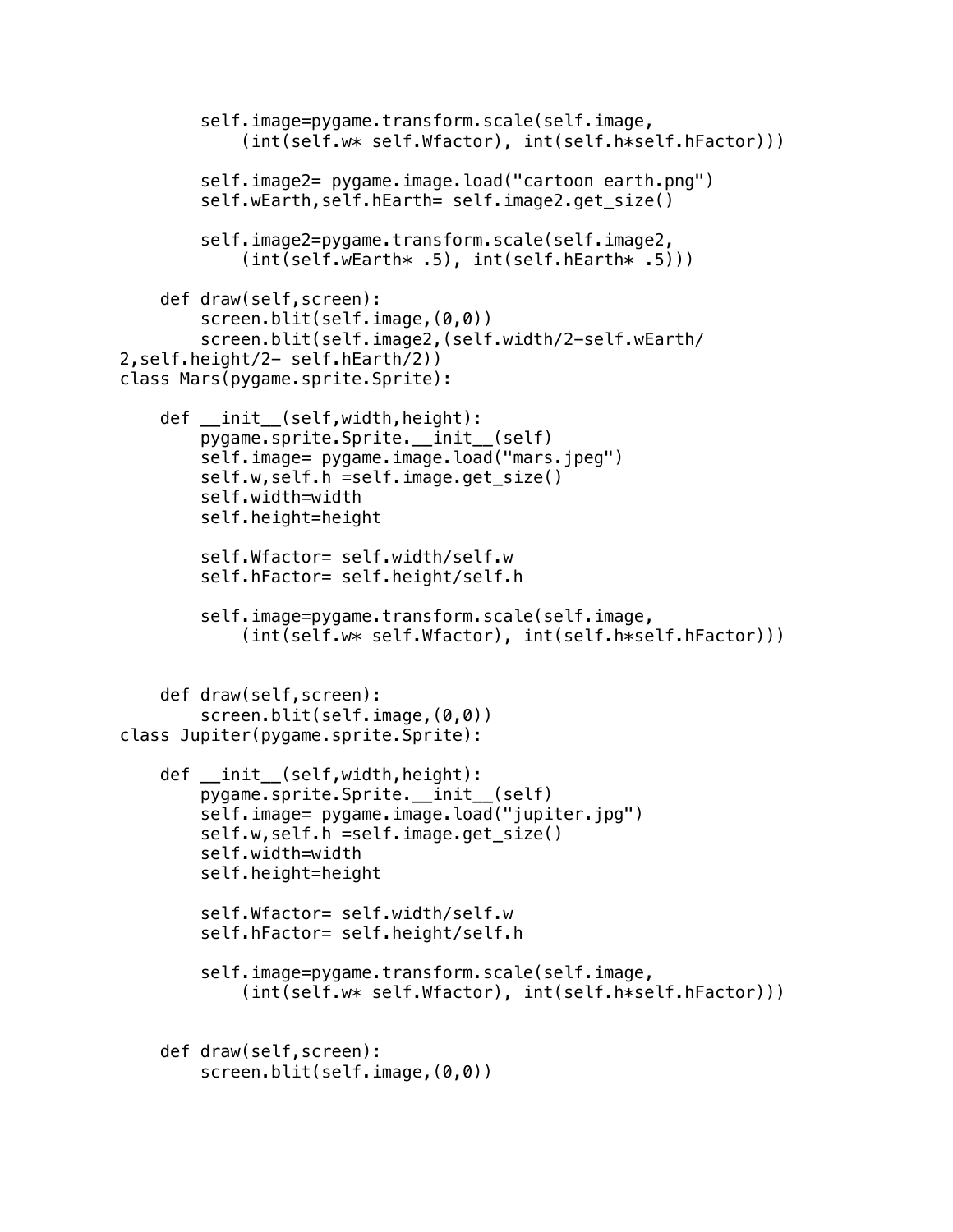class MainScreen(pygame.sprite.Sprite):

```
 def __init__(self,width,height):
         pygame.sprite.Sprite.__init__(self)
         self.image= pygame.image.load("Main Screen.png")
         self.w,self.h =self.image.get_size()
         self.width=width
         self.height=height
         self.Wfactor= self.width/self.w
         self.hFactor= self.height/self.h
         self.image=pygame.transform.scale(self.image, 
             (int(self.w* self.Wfactor), int(self.h*self.hFactor)))
     def draw(self,screen):
         screen.blit(self.image,(0,0))
class HelpScreen(pygame.sprite.Sprite):
    def __init_(self,width,height,screen):
        pygame.sprite.Sprite. init (self)
         self.image= pygame.image.load(screen)
         self.w,self.h =self.image.get_size()
         self.width=width
         self.height=height
         self.Wfactor= self.width/self.w
         self.hFactor= self.height/self.h
         self.image=pygame.transform.scale(self.image, 
             (int(self.w* self.Wfactor), int(self.h*self.hFactor)))
     def draw(self,screen):
         screen.blit(self.image,(0,0))
#Buttons
class button(pygame.sprite.Sprite):
     def __init__(self,x,y,width,height,color):
         pygame.sprite.Sprite.__init__(self)
         self.x=x
         self.y=y 
         self.width=width
         self.height=height
         self.color= color
         self.image= 
pygame.Surface([self.width,self.height],pygame.SRCALPHA)
```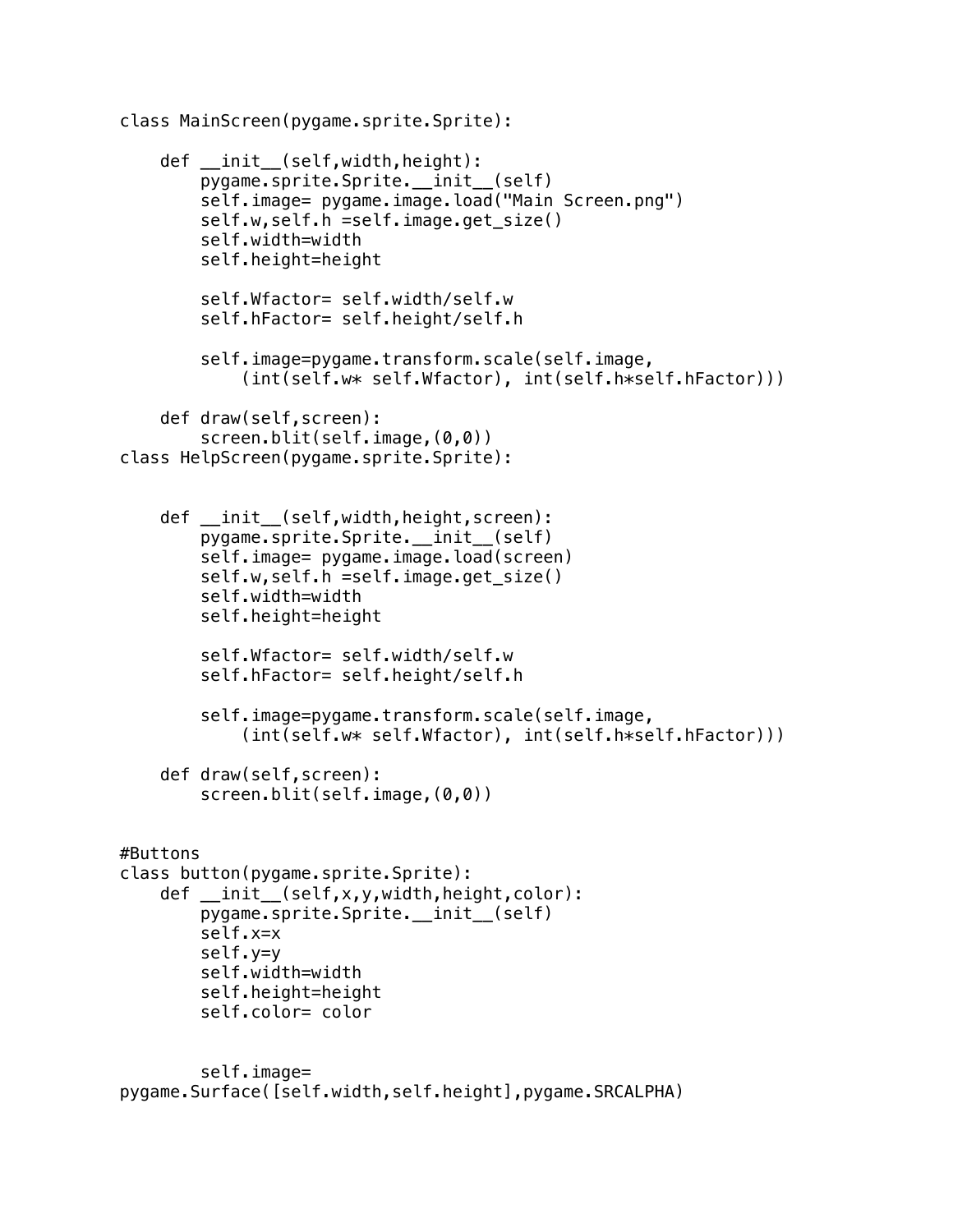```
self.image= self.image.convert alpha()
     def isClicked(self,clickX,clickY):
         return (clickX>=self.x and clickX<=self.x+self.width and 
                 clickY>=self.y and clickY<=self.y+self.height)
         def __repr__(self):
             return self.name
class CircleButton(button):
     def __init__(self,x,y,width,height,color):
        super(). __init_(x,y,width,height,color)
         self.name= "drawCircle"
         self.radius= self.width//2
        self.image= pygame.Surface((2*self.radius,
2*self.radius),pygame.SRCALPHA)
        self.image= self.image.convert alpha()
         dims=(self.x, self.y,self.width,self.height)
        self.rect= pygame.Rect(dims)
         pygame.draw.circle(self.image, color,
                             (self.radius, self.radius), self.radius,)
class SquareButton(button):
     def __init__(self,x,y,width,height,color):
        super(). init (x,y,width,height,color)
         self.name= "drawSquare"
         self.dims=(self.x, self.y,self.width,self.height)
        self.rect= pygame.Rect(self.dims)
         self.image= pygame.Surface((self.width,self.height))
         self.image.fill(self.color)
         #self.image= self.image.convert_alpha()
         pygame.draw.rect(self.image, self.color, self.dims)
         pygame.draw.rect(self.image, (0,0,0), self.dims,2)
class TriangleButton(button):
     def __init__(self,x,y,width,height,color):
        super(). __init__(x,y,width,height,color)
         self.name= "drawTriangle"
         self.radius= self.width/2
         self.cx, self.cy= self.x+ self.radius, self.y +self.radius
         self.dims=(self.x, self.y,self.width,self.height)
         self.top= (self.cx, self.cy-self.radius)
         self.left= (self.cx-self.radius, self.cy+self.radius)
```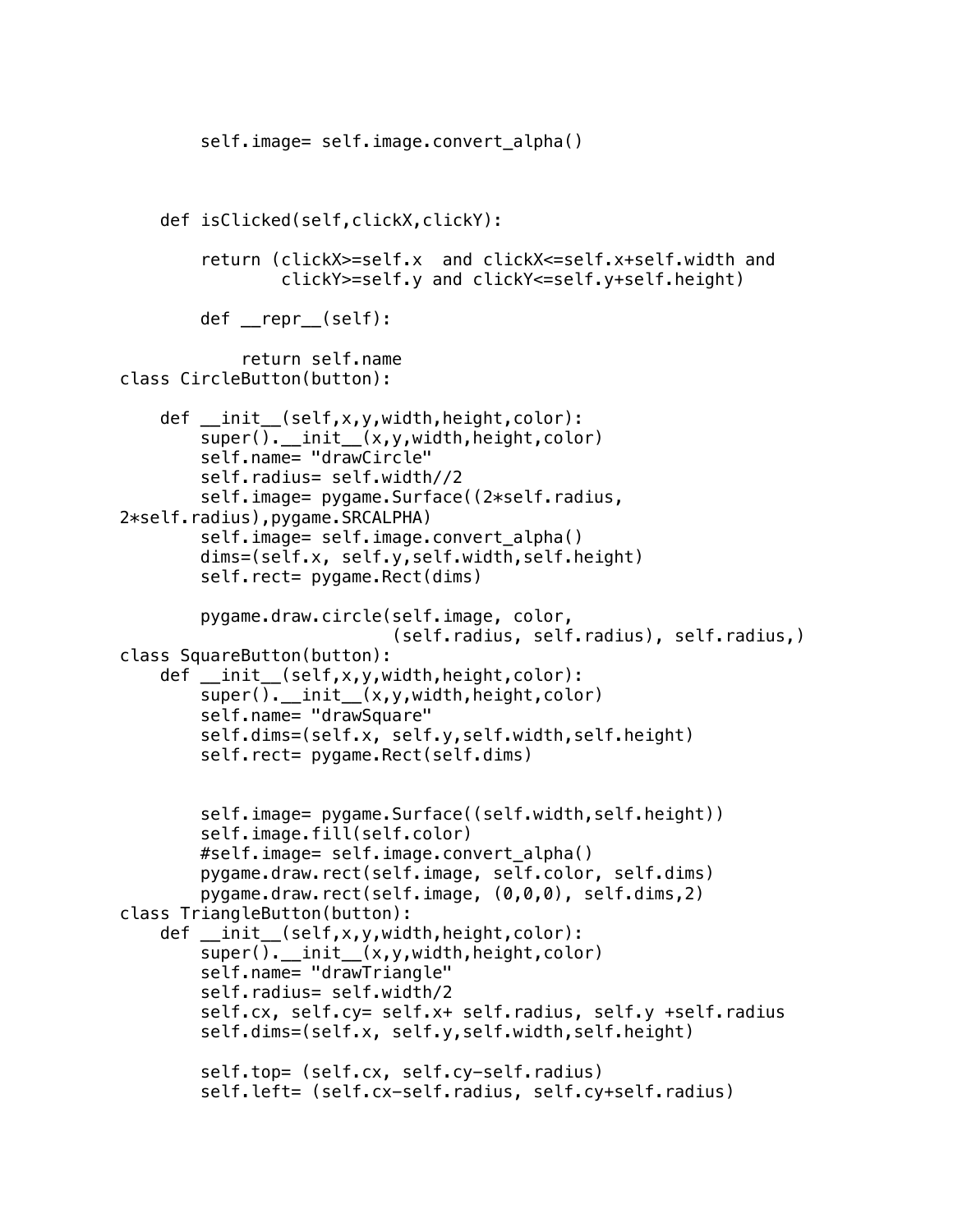```
 self.right= (self.cx+self.radius, self.cy+self.radius)
         self.top= (self.radius, 0)
         self.left= (0, 2*self.radius)
         self.right= (2*self.radius,2*self.radius)
         self.points=[self.top,self.left,self.right]
        self.rect= pygame.Rect(self.dims)
         pygame.draw.polygon(self.image, color,self.points )
class IconButton(button):
     def __init__(self,x,y,width,height,color,name,imageName):
         super().__init__(x,y,width,height,color)
         self.name= name
         self.radius= self.width//2
         self.image= pygame.image.load(imageName)
         self.image= self.image.convert_alpha()
         dims=(self.x, self.y,self.width,self.height)
        self.rect= pygame.Rect(dims)
         self.w,self.h =self.image.get_size()
         self.Wfactor= self.width/self.w
         self.hFactor= self.height/self.h
         self.image=pygame.transform.scale(self.image, 
             (int(self.w* self.Wfactor), int(self.h*self.hFactor)))
     def draw(self,screen):
        screen.blit(self.image,(self.x,self.y))
class DeleteButton(IconButton):
     def __init__(self,x,y,width,height,color,name,imageName):
        super(). __init__(x,y,width,height,color,name,imageName)
class Delete(pygame.sprite.Sprite):
     def __init__(self,x,y):
        pygame.sprite.Sprite. init (self)
        self.rect=pygame.Rect(0,0,3,3)
         self.image= pygame.Surface([3,3])
         self.image.fill((0,0,0))
         #pygame.draw.rect(self.image, (0,0,0), self,,2)
         self.mask = pygame.mask.from_surface(self.image)
     def setPoint(self,x,y):
         self.x, self.y= x,y
         self.rect=pygame.Rect(self.x,self.y,2,2)
class PolygonButton(IconButton):
```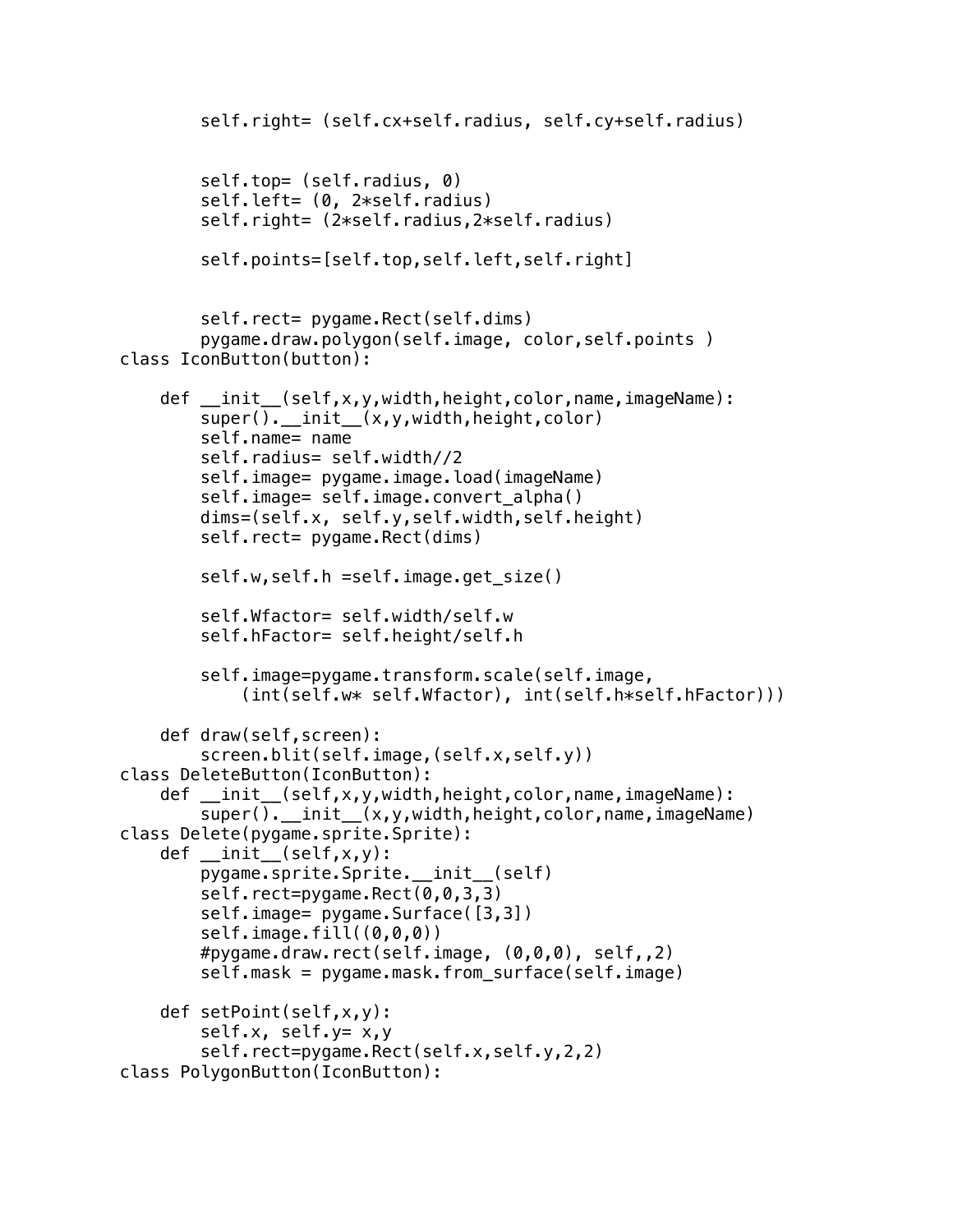```
 def __init__(self,x,y,width,height,color,name,imageName):
        super(). __init__(x,y,width,height,color,name,imageName)
class MouseButton(IconButton):
    def init (self,x,y,width,height,color,name,imageName):
        super().__init__(x,y,width,height,color,name,imageName)
class HomeButton(IconButton):
     def __init__(self,x,y,width,height,color,name,imageName):
         super().__init__(x,y,width,height,color,name,imageName)
class GravityButton(IconButton):
    def __init_(self,x,y,width,height,color,name,imageName):
        super().__init__(x,y,width,height,color,name,imageName)
class AirDragButton(IconButton):
     def __init__(self,x,y,width,height,color,name,imageName):
         super().__init__(x,y,width,height,color,name,imageName)
class OnImage(IconButton):
     def __init__(self,x,y,width,height,color,name,imageName):
        super(). init (x,y,width,height,color,name,imageName)
class Mouse(pygame.sprite.Sprite):
    def __ init (self):
         pygame.sprite.Sprite.__init__(self)
        self.rect= pyqame.Rect((0, 0, 1, 1))self.image= pygame.Surface((1,1))
         #self.image= self.image.convert_alpha()
         pygame.draw.rect(self.image, (0,0,0), (0,0,1,1))
     def setDims(self,x,y):
        self.rect=pygame.Rect(x,y,1,1)
#Format taken from the pygame opitional lecture site 112
class PygameGame(object):
     global gravityOn
     global airDragOn
     global gravity
     global drag
     def __init__(self, width= screenWidth, height= screenHeight, 
fps=100, title="Physics Engine"):
         self.width = width
        self. height = heightself.fps = fps self.title = title
         pygame.init()
         self.myfont = pygame.font.SysFont("arial", 30)
```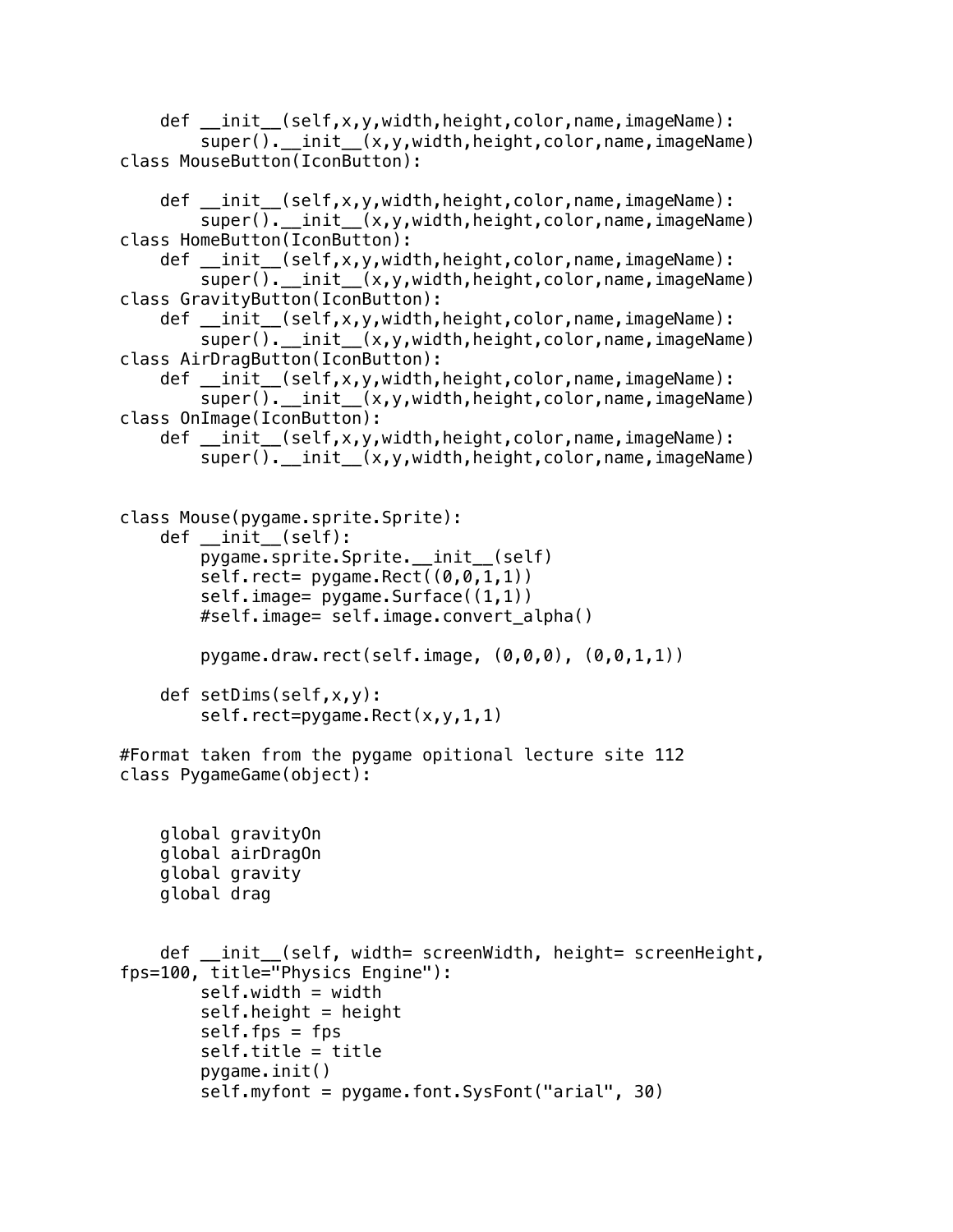```
 self.colors=dict()
         self.colors['lightblue']=(115,140,255)
         self.colors['black']=(0,0,0)
         self.colors['green']=(1,166,17)
         self.colors['grey']= (70,130,180)
         self.colors['moongrey']= (52,61,70)
         self.colors["yellow"]=(255,255,0)
         self.colors["orange"]=(255,165,0)
         self.colors["jupiterColor"]=(237,155,114)
         self.colors["clay"]=(152,45,25)
         self.clouds=[]
         self.dataChange= pygame_textinput.TextInput()
         self.dataChangeOn=False
         self.dataChangeinstructionText="Change Values of Object (i.e 
'speed35'): "
         self.print = 
self.myfont.render(self.dataChangeinstructionText, 1, (255,255,255))
         self.prevScreen=None
         self.drawDim=False
         self.mode= "draw"
         self.page=0
         self.isPaused= True
         self.entities=pygame.sprite.Group()
         self.space= Space(self.width,self.height)
         self.mainScreen= MainScreen(self.width,self.height)
         self.mars= Mars(self.width,self.height)
         self.jupiter= Jupiter(self.width,self.height)
         self.h1= HelpScreen(self.width,self.height,"h1.png")
         self.h2= HelpScreen(self.width,self.height,"h2.png")
         self.h3= HelpScreen(self.width,self.height,"h3.png")
         self.h4= HelpScreen(self.width,self.height,"h4.png")
         self.helpScreens= [self.h1,self.h2,self.h3,self.h4]
         self.modeButton=None
         self.place="main"
         self.drawingPolygon=False
         self.settingPoints=False
         self.deleteGroup=pygame.sprite.Group()
        self.textinput = pygame textinput.TextInput()
         self.textinput2 = pygame_textinput.TextInput()
        self.buttons = pygame.sprite.Group() self.delete= Delete(0,0)
         self.instructionText="Number of Points/Sides: "
         self.label = self.myfont.render(self.instructionText, 1, 
(255,255,255))
         self.deleteGroup.add(self.delete)
         self.currObject=None
```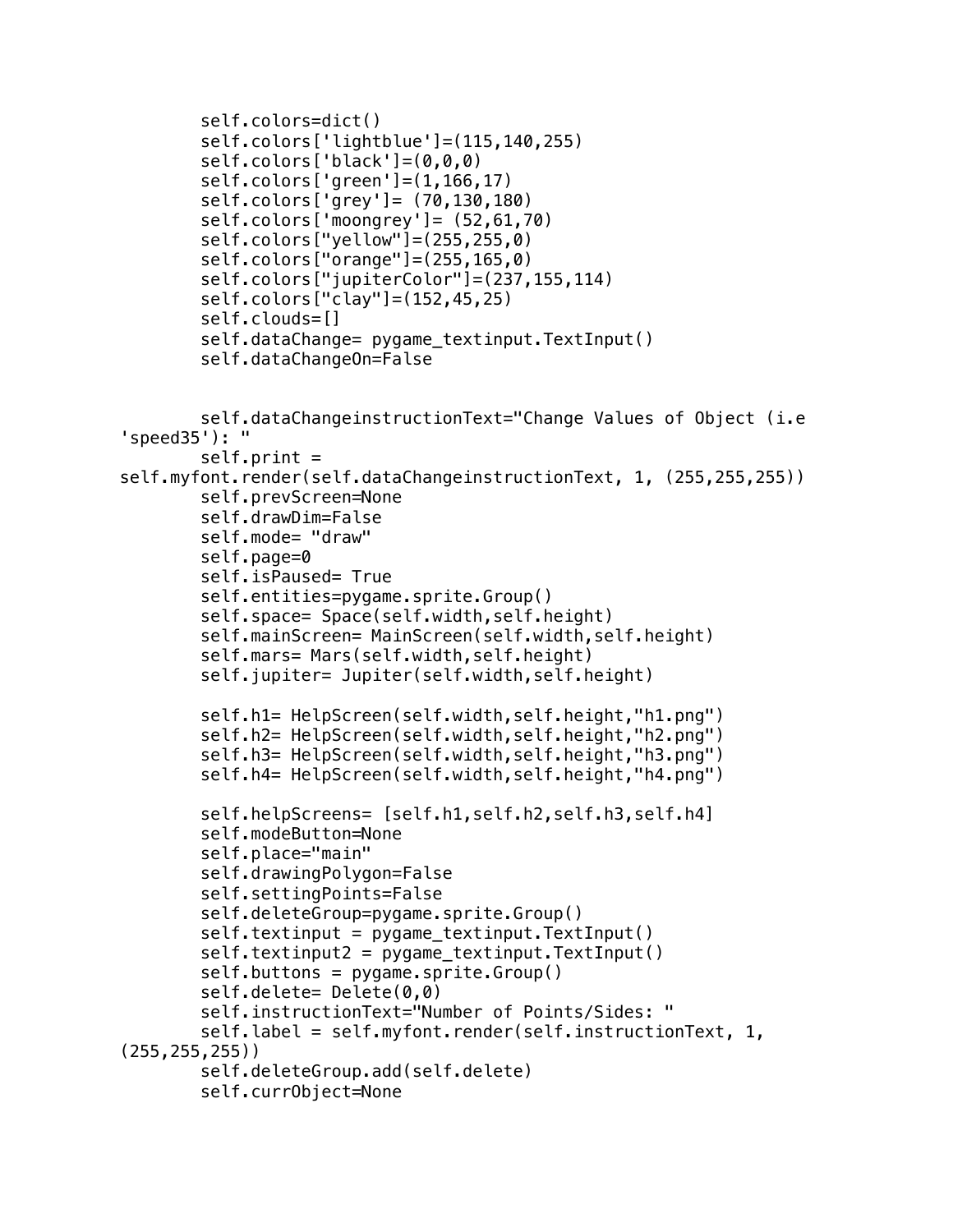```
 self.highObject=None
         self.drawInputs=False
     def analyzeText(self,text):
         for c in text:
             if c not in "0123456789":
                 self.instructionText= "Invalid Input: "
                 return False
         num= int(text)
         if num>10 or num<3:
             self.instructionText= "Invalid Input: "
             return False
         self.instructionText="Number of Points/Sides: "
         self.currObject.numPoints=num
         self.settingPoints=False
     def analyze3(self,data,num):
        if num != '': num= int(num)
         if data == "speed" or data== "Speed": 
             num =min(num,50)
             self.highObject.speed= num
         elif data == "xSpeed" or data== "XSpeed" or data== "xspeed":
            num =min(num,50) self.highObject.xSpeed=num
             self.highObject.changeSpeed()
         elif data== "ySpeed":
            num =min(num,50) self.highObject.ySpeed=num
             self.highObject.changeSpeed()
         elif data== "radius":
             if num<6: num=6
            num =min(num, 150) if isinstance(self.highObject, circle):
                 self.highObject.radius=int(num)
                 self.highObject.chars()
         elif data== "mass" or data=="Mass":
             if num<1: num=1
             num =min(num,500)
             self.highObject.mass=int(num)
             self.highObject.chars()
         elif data== ("width" or "Width") and 
isinstance(self.highObject, box):
             if num<6: num=6
```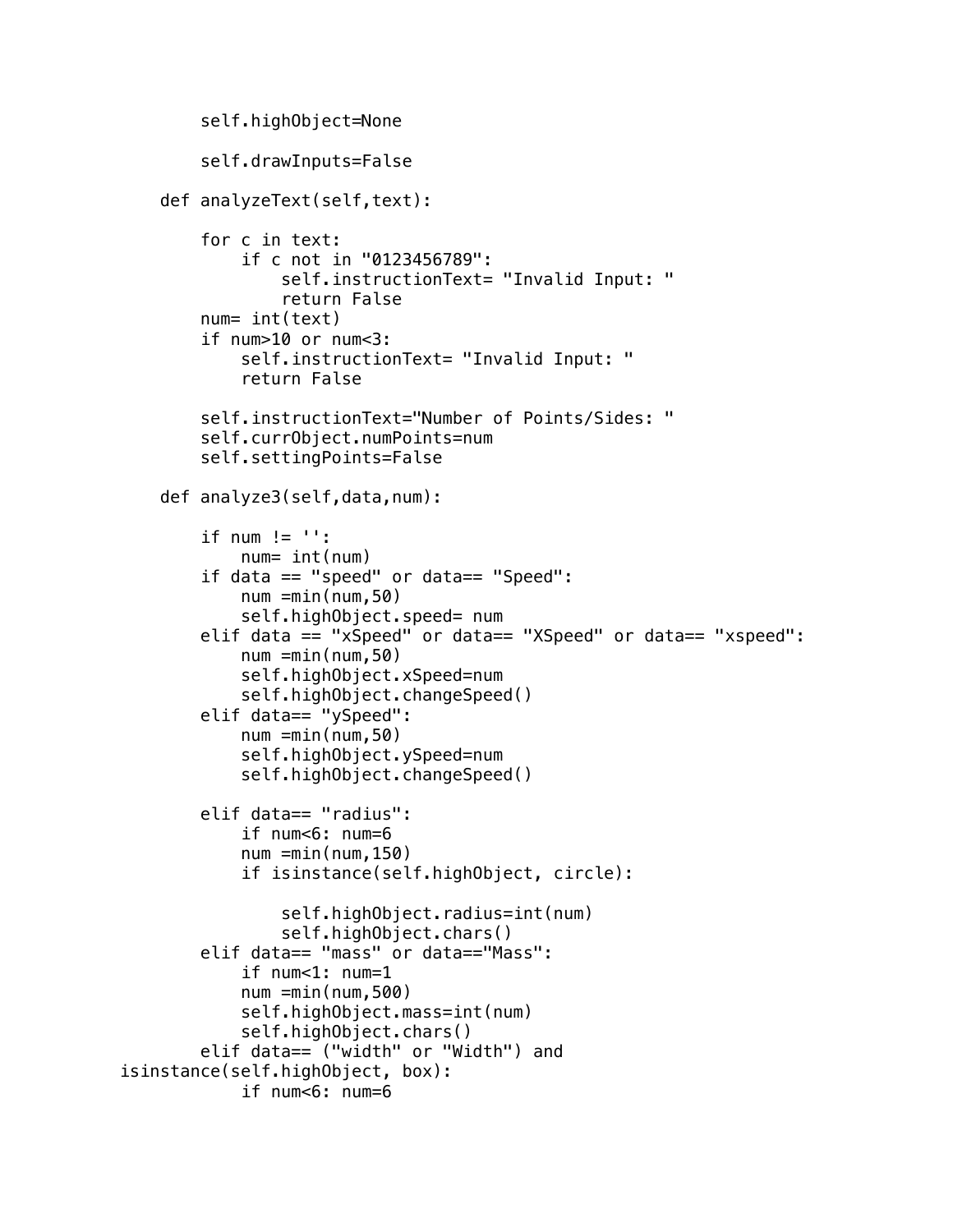```
num =min(num, 150) self.highObject.width= int(num)
             self.highObject.chars()
         elif data== ("height" or "Height") and 
isinstance(self.highObject, box):
             if num<6: num=6
            num =min(num, 150) self.highObject.height= int(num)
             self.highObject.chars()
         self.dataChangeOn=False
         self.stop=True
     def analyzeText2(self,text):
         text= text.strip()
         data=''
         num=''
        s=<sup>\overline{ }</sup>
         for c in text:
            if c := " "s+=c for i, c in enumerate(s):
             if c.isalpha():
                  data+=c
             elif c.isdigit():
                 num += cif i+1 < len(s) and not s[i+1]. isdigit():
                      self.analyze3(data,num)
                      self.analyzeText2(s[i+1:])
         self.analyze3(data,num)
     def checkModifyEntities(self,x,y):
         self.mouse.setDims(x,y)
         self.highObject=None
         l=pygame.sprite.spritecollide(self.mouse,self.entities,False)
         for i in l:
             self.highObject=i
     def drawPause(self,screen):
         if self.place != "main" or self.place !="help":
              if self.isPaused==True:
                 self.pauseText=self.myfont.render("Paused", 1,
(255,255,255))
             else:
                  self.pauseText=self.myfont.render("Simulating...", 1, 
(255,255,255))
             screen.blit(self.pauseText,(self.width-150,10))
     def drawDataList(self,screen):
         n=len(self.dataList)
         dims=(self.iX-10,self.iY-10,200,20 + n*30)
```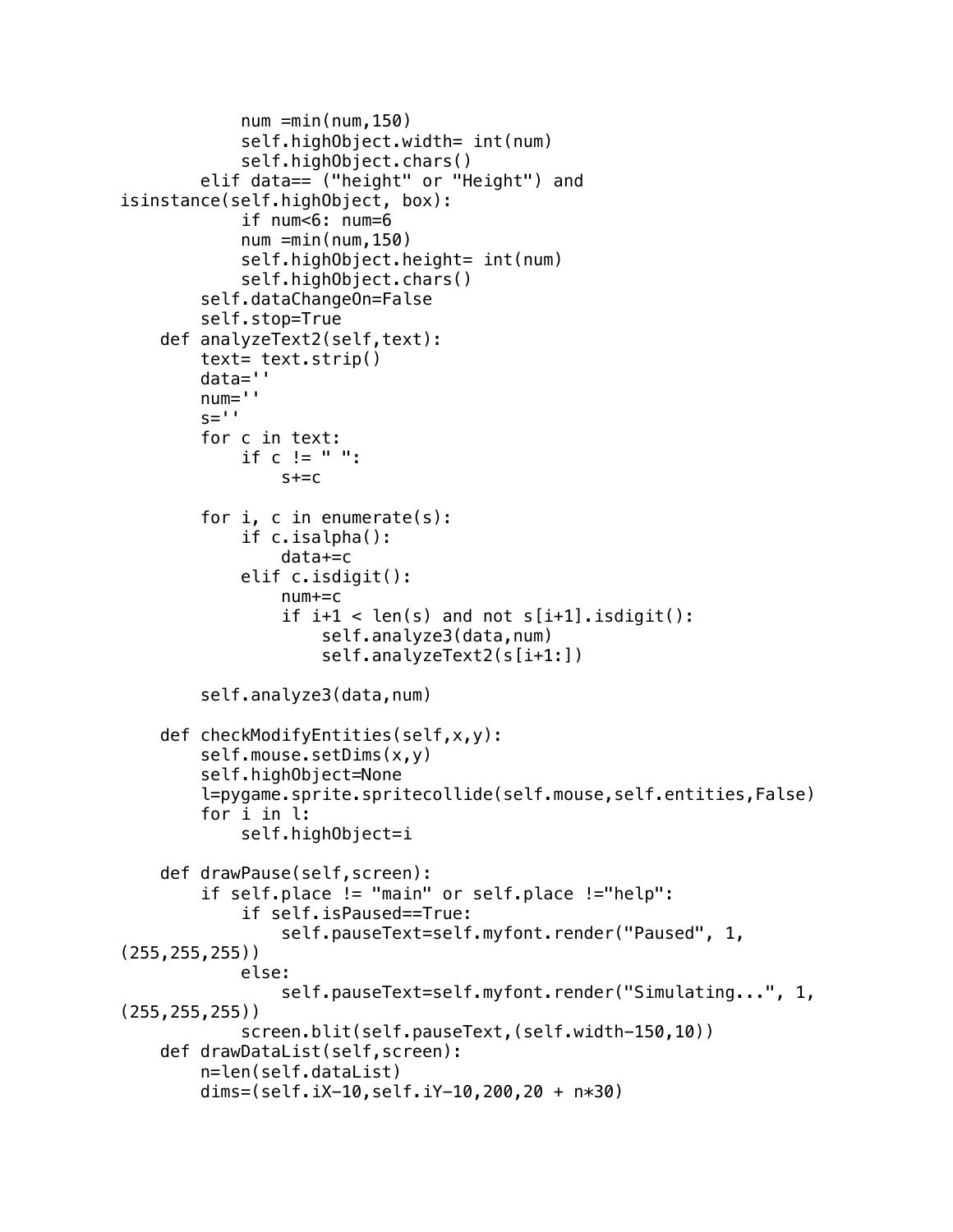```
 pygame.draw.rect(screen,(0,0,128),dims )
         for i, data in enumerate(self.dataList):
             text = self.myfont.render(data, 1, (255,255,255))
             screen.blit(text, (self.iX, self.iY + i*30))
     def checkDrawInputs(self,x,y):
         speed="Speed: %d m/s " %(self.highObject.speed)
         xSpeed="xSpeed: %d m/s " %(self.highObject.xSpeed)
         ySpeed="ySpeed: %d m/s" %(self.highObject.ySpeed)
         mass="Mass: %d kg" %(self.highObject.mass)
         self.dataList=[speed,xSpeed,ySpeed,mass]
         if isinstance(self.highObject,circle):
             radius= "Radius: %d m" %(self.highObject.radius)
             self.dataList.append(radius)
         if isinstance(self.highObject,box):
             width= "Width: %d m" %(self.highObject.width)
             height= "Height: %d m" %(self.highObject.height)
             self.dataList.append(width)
             self.dataList.append(height)
         if isinstance(self.highObject,triangle):
             side= "Side Length: %d m" %(self.highObject.side)
             self.dataList.append(side)
         self.iX=x
         self.iY=y
         self.drawInputs= not self.drawInputs
         self.stop=False
    def drawChangeInstructions(self,screen):
         if self.dataChangeOn==True:
             if self.dataChange.update(pygame.event.get()):
                 self.analyzeText2(self.dataChange.get_text())
             screen.blit(self.print, (10, 400))
            screen.blit(self.dataChange.get_surface(), (10, 420 ))
         #Draw Functions
     def highlightButton(self,screen):
         #pygame.draw.rect(screen,(192,192,192),(0,0,50,300), 4)
         pygame.draw.polygon(screen, (192,192,192),((0,0),(50,0),
(50,290),(100,290),(100,380),(0,380)),4)
         if self.modeButton !=None:
             button=self.modeButton
             pygame.draw.rect(screen,self.colors['grey'],
(button.x-1,button.y-1,button.width+1,button.height+1),2)
         if self.highObject != None:
             self.highObject.drawHighlight(screen)
```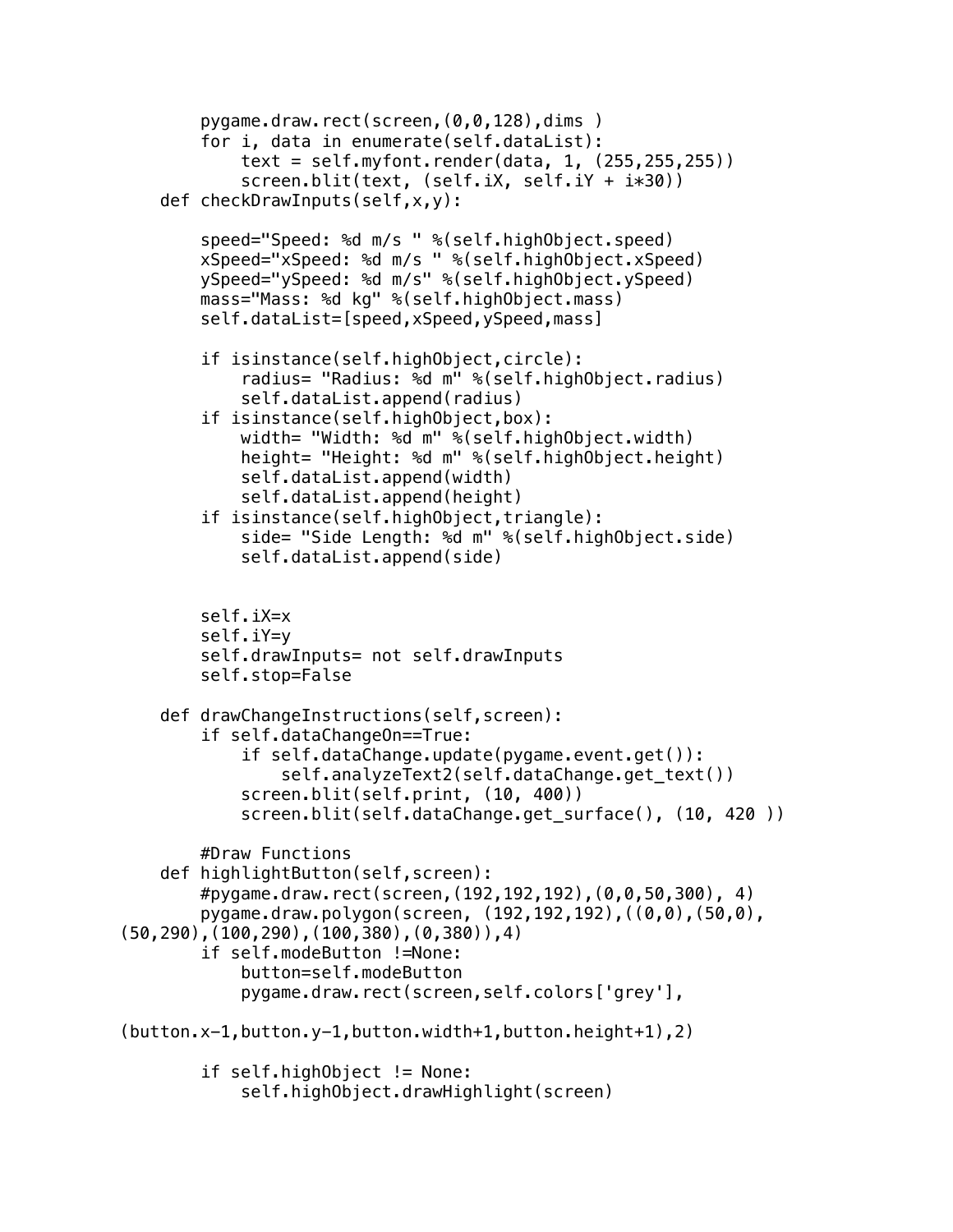```
 def drawPointInstructions(self,screen):
         if self.settingPoints==True:
             if self.textinput.update(pygame.event.get()):
                 self.analyzeText(self.textinput.get_text())
             self.label = self.myfont.render(self.instructionText, 1, 
(255,255,255))
             screen.blit(self.label, (10, 400))
            screen.blit(self.textinput.get_surface(), (10, 420 ))
     def drawGravityandDragState(self,screen):
         if gravityOn==True:
             screen.blit(self.onImage.image,(50,300))
         else:
             screen.blit(self.deleteButton.image,(50,300))
         if airDragOn==True:
             screen.blit(self.onImage.image,(50,340))
         else:
             screen.blit(self.deleteButton.image,(50,340))
     def drawInGameParts(self,screen):
         self.entities.draw(screen)
         self.highlightButton(screen)
         self.buttons.draw(screen)
         self.drawPointInstructions(screen)
         self.drawChangeInstructions(screen)
         self.drawGravityandDragState(screen)
         if self.drawInputs==True:
             self.drawDataList(screen)
             if self.stop==False:
                 self.dataChangeOn=True
         self.drawPause(screen)
     #Screens 
     def drawMain(self,screen):
         def drawBackground(self,screen):
             self.mainScreen.draw(screen)
         drawBackground(self,screen)
     def drawHelpScreen(self,screen):
         self.helpScreens[self.page].draw(screen)
     def drawEarth(self,screen):
         def drawSky(self,screen):
             dims=(0,0,self.width,self.height)
             color=self.colors['lightblue']
             pygame.draw.rect(screen,color,dims,0)
         def drawGrass(self,screen):
             #Draws green layer
             dims=(0,5*self.height/6,self.width,self.height/6 +1)
             color=self.colors['green']
```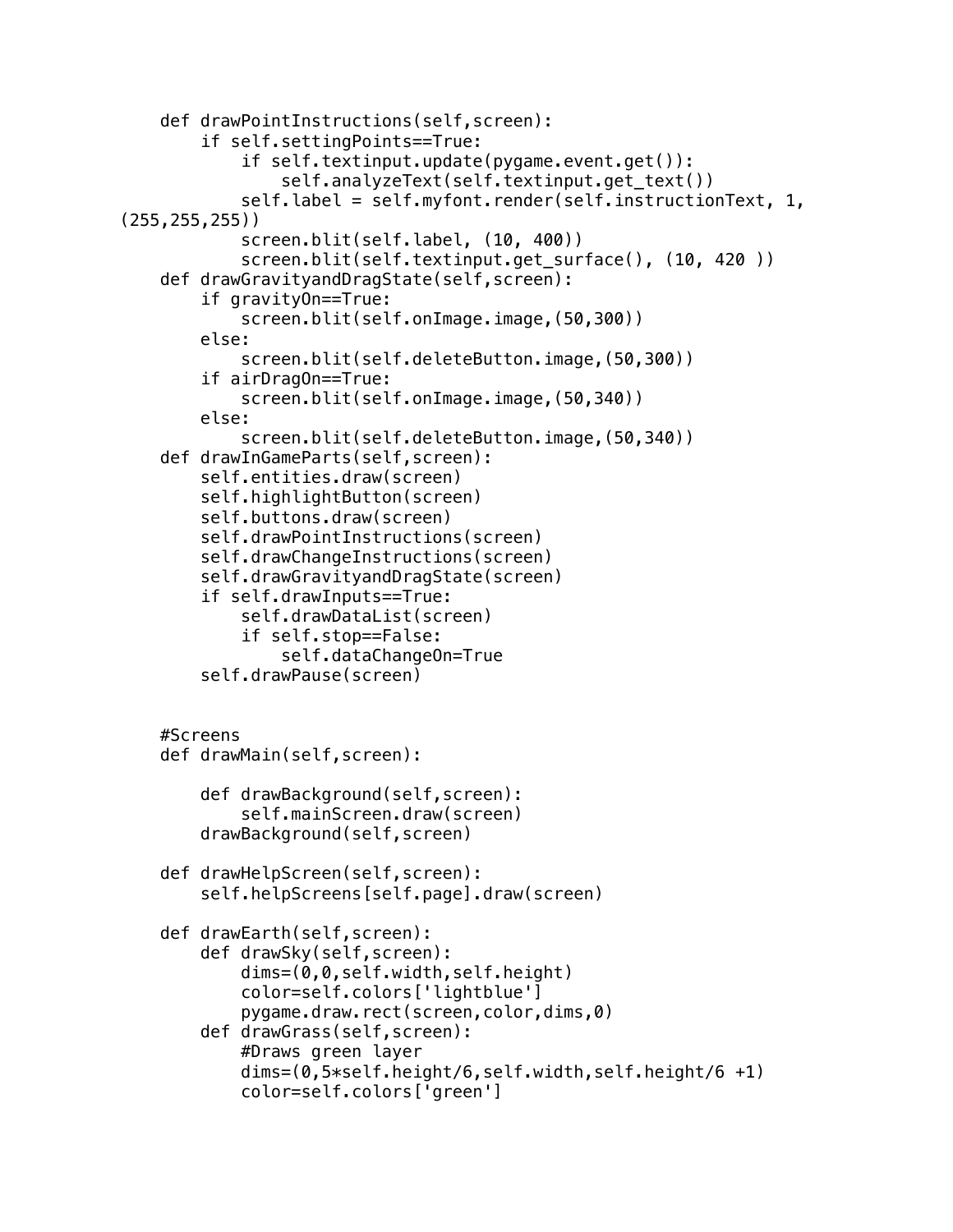```
 pygame.draw.rect(screen,color,dims,0)
         #Draws top black outline
         start=(0,5*self.height/6)
         end=(self.width,5*self.height/6)
         pygame.draw.line(screen,(0,0,0),start,end,1)
     def drawClouds(self,screen):
         for cloud in self.clouds:
             cloud.draw(screen)
     drawSky(self,screen)
     drawGrass(self,screen)
     drawClouds(self,screen)
 def drawMoon(self,screen):
     def drawSpace(self,screen):
         self.space.draw(screen)
         # dims=(0,0,self.width,self.height)
         # color=self.colors['black']
         # pygame.draw.rect(screen,color,dims,0)
     def drawGround(self,screen):
         #Draws green layer
         dims=(0,5*self.height/6,self.width,self.height/6 +1)
         color=self.colors['moongrey']
         pygame.draw.rect(screen,color,dims,0)
         #Draws top black outline
         start=(0,5*self.height/6)
         end=(self.width,5*self.height/6)
         pygame.draw.line(screen,(0,0,0),start,end,2)
     drawSpace(self,screen)
     drawGround(self,screen)
 def drawMars(self,screen):
     def drawMarsSky(self,screen):
         self.mars.draw(screen)
     def drawDirt(self,screen):
         #Draws green layer
         dims=(0,5*self.height/6,self.width,self.height/6 +1)
         color=self.colors['clay']
         pygame.draw.rect(screen,color,dims,0)
         #Draws top black outline
         start=(0,5*self.height/6)
         end=(self.width,5*self.height/6)
         pygame.draw.line(screen,(0,0,0),start,end,2)
     drawMarsSky(self,screen)
     drawDirt(self,screen)
 def drawJupiter(self,screen):
     def drawJupiterSky(self,screen):
         self.jupiter.draw(screen)
```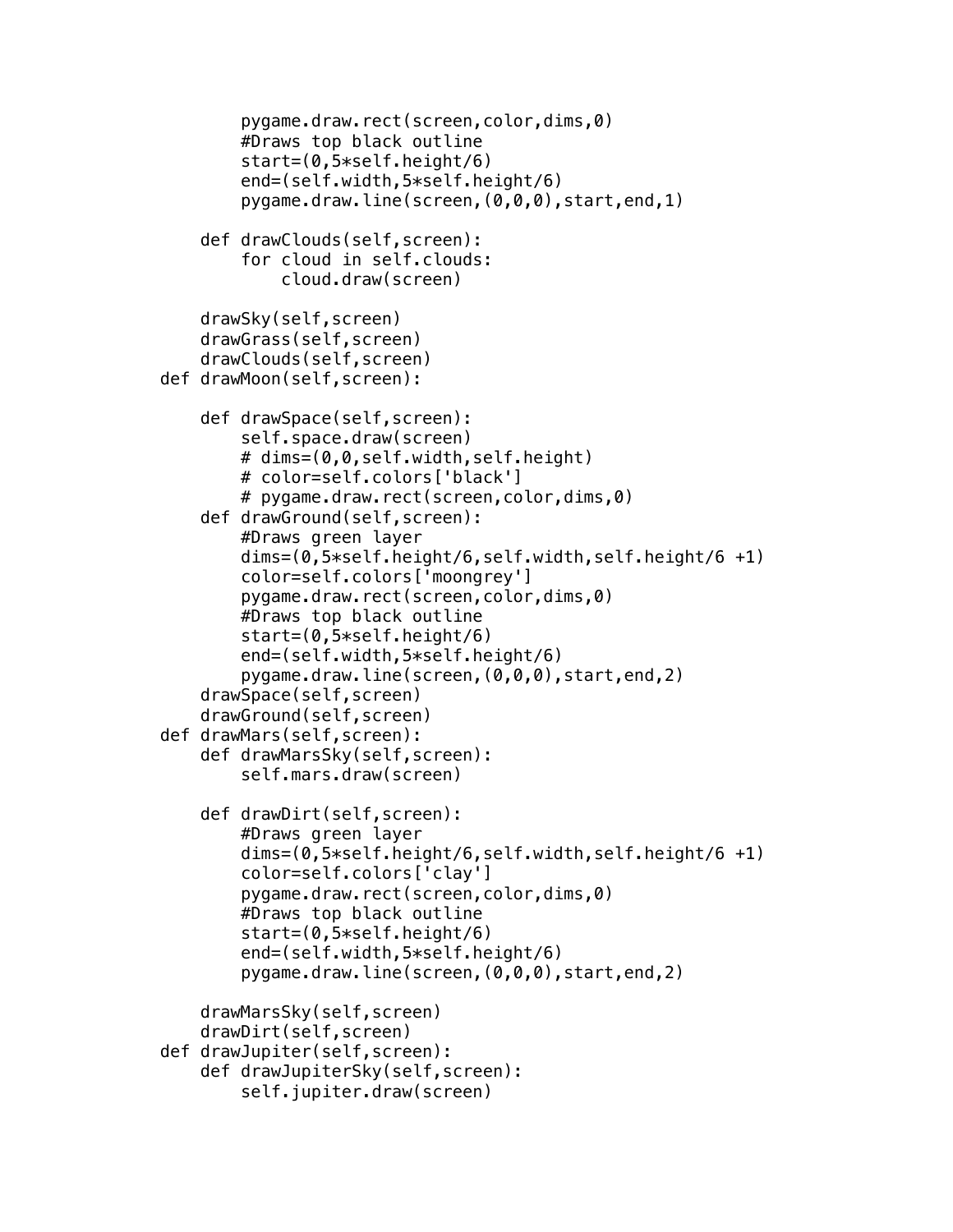```
 def drawGround(self,screen):
         #Draws green layer
         dims=(0,5*self.height/6,self.width,self.height/6 +1)
         color=self.colors['jupiterColor']
         pygame.draw.rect(screen,color,dims,0)
         #Draws top black outline
         start=(0,5*self.height/6)
         end=(self.width,5*self.height/6)
         pygame.draw.line(screen,(0,0,0),start,end,2)
     drawJupiterSky(self,screen)
     drawGround(self,screen)
 def redrawAll(self,screen):
     if self.place== "main":
         self.drawMain(screen)
     elif self.place=="earth":
         self.drawEarth(screen)
         self.drawInGameParts(screen)
     elif self.place=="moon":
         self.drawMoon(screen)
         self.drawInGameParts(screen)
     elif self.place=='mars':
         self.drawMars(screen)
         self.drawInGameParts(screen)
     elif self.place=='jupiter':
         self.drawJupiter(screen)
         self.drawInGameParts(screen)
     elif self.place=='help':
         self.drawHelpScreen(screen)
     self.deleteGroup.draw(screen)
 def setForces(self):
     global gravity
     global elasticity
     if self.place== "earth":
         gravity=1
         elasticity=.8
     elif self.place=="mars":
         gravity=.3
         elasticity=.9
     elif self.place== 'moon':
         gravity=.1
         elasticity=.95
```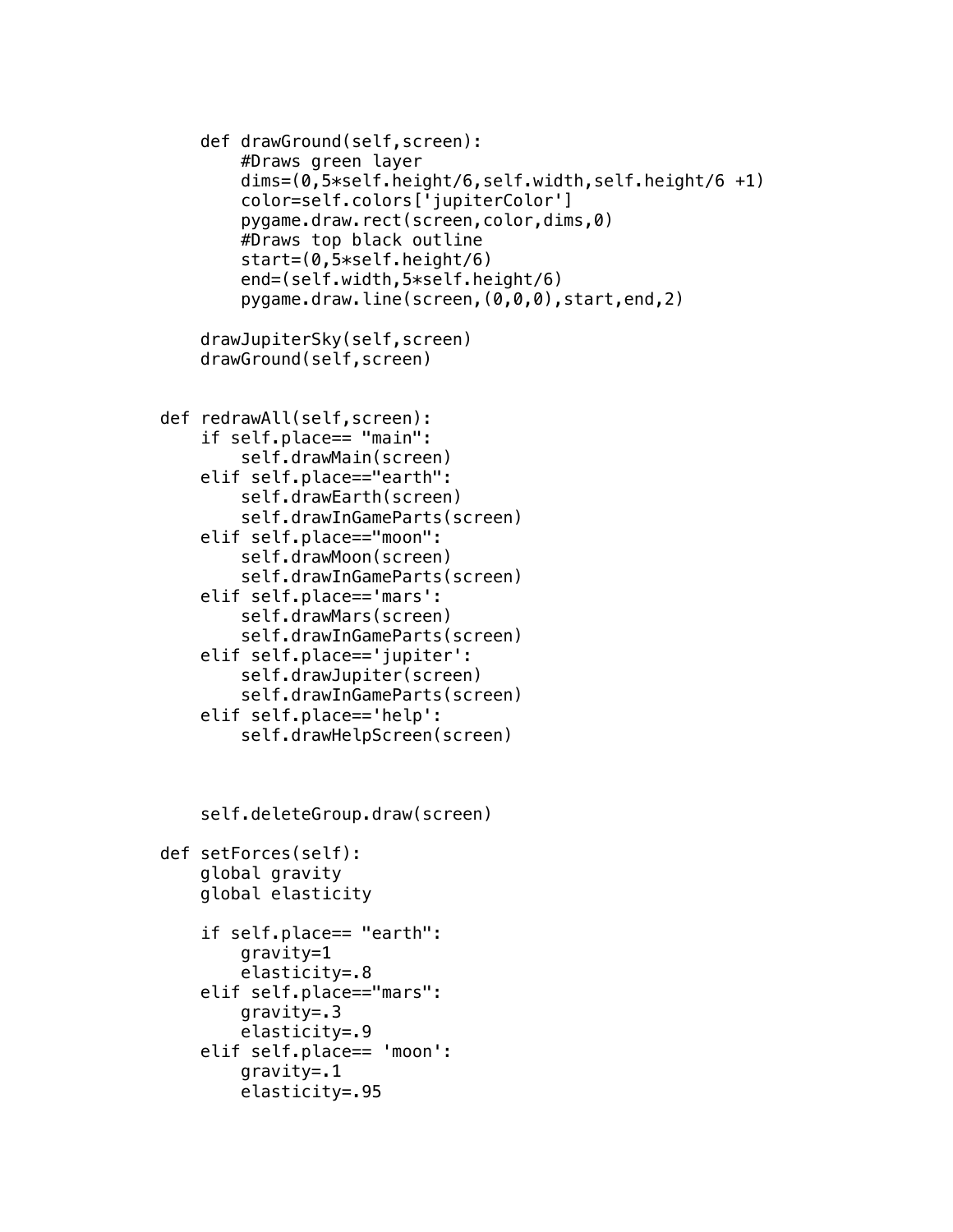```
 elif self.place== 'jupiter':
             gravity=2.5
             elasticity=.7
     def isKeyPressed(self, key):
         ''' return whether a specific key is being held '''
        return self. keys.get(key, False)
     def keyPressed(self, event):
         self.drawDim=True
         global gravity
         global drag
         global elasticity
         if event == pygame.K_p and self.place != "main" and 
self.place != "help":
             self.isPaused= not self.isPaused
             self.drawDim=False
        elif event == pygame.K_e:
             self.place="earth"
        elif event == pygame. K_n:
             self.place="mars"
        elif event == pygame. K_m:
             self.place="moon"
        elif event == pygame.K_i:
             self.place="jupiter"
        elif event = pygame.K_h:
             if self.place=="help":
                 if self.prevScreen != None:
                      self.place= self.prevScreen
             else:
                  self.isPaused=True
                 self.prevScreen=self.place
                 self.place= "help"
        elif event == pygame.K_b:
             self.isPaused=True
             self.place= "main"
         elif ((event ==pygame.K_RIGHT or event==pygame.K_DOWN) and 
self.place=="help"):
             if self.page==3:
                 self.page=0
             else:
                 self.page+=1
```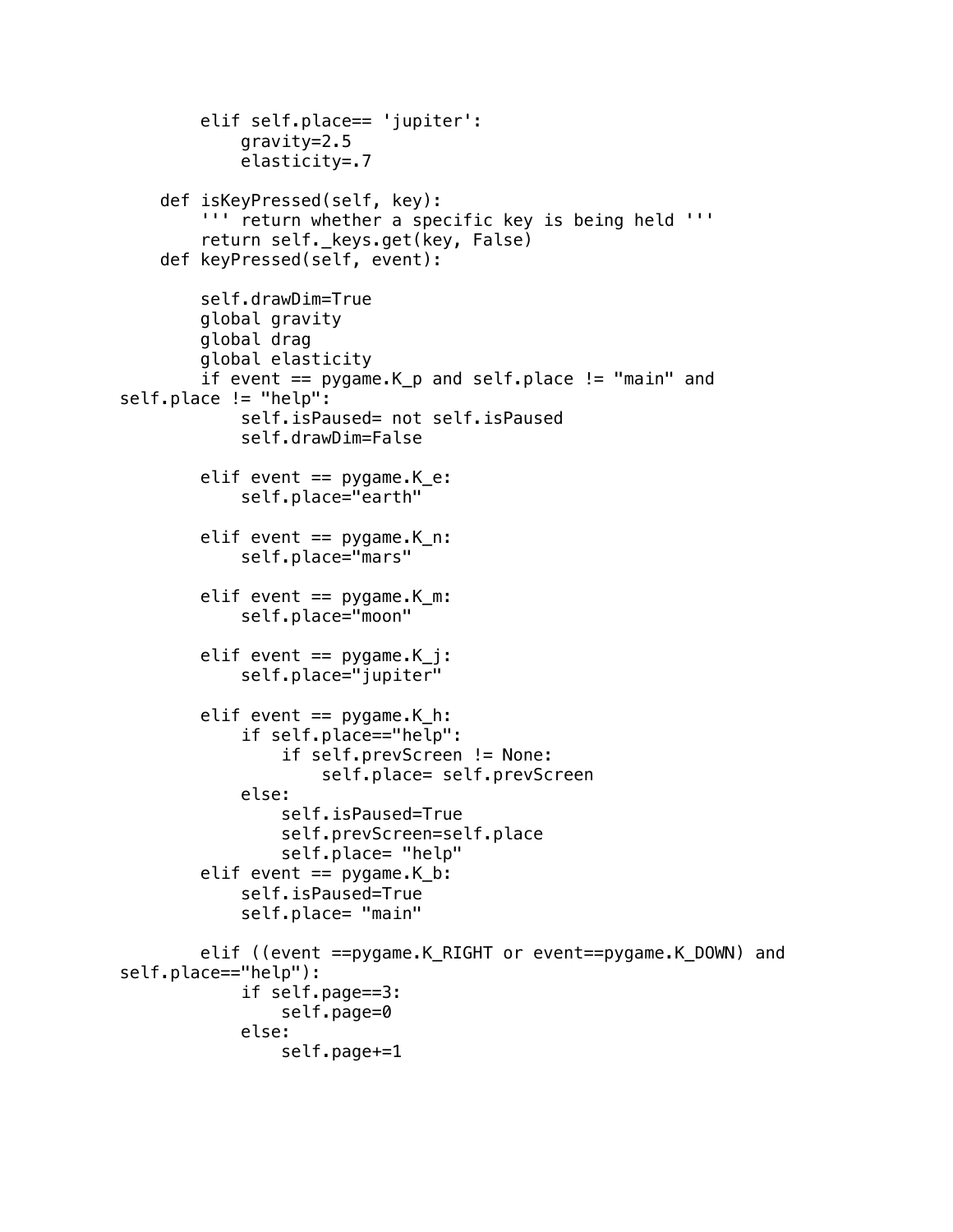```
elif ((event ==pygame.K LEFT or event==pygame.K UP) and
self.place=="help"):
             if self.page==0:
                 self.page=3
             else:
                 self.page-=1
     def mousePressed(self,x,y,currObject):
         if self.checkButtonPressed(x,y,self.buttons)== True:
             self.highObject=None
             return None
         else:
             if self.mode == "drawCircle":
                 self.drawingPolygon=False
                 self.modeButton=self.circleButton
                 return circle(x,y)
             elif self.mode== "drawSquare":
                 self.drawingPolygon=False
                 self.modeButton= self.squareButton
                return box(x,y) elif self.mode== "drawTriangle":
                 self.drawingPolygon=False
                 self.modeButton= self.triangleButton
                 return triangle(x,y) elif self.mode== "delete":
                 self.drawingPolygon=False
                 self.modeButton= self.deleteButton
                 self.checkDelete(x,y)
             elif self.mode=="drawPolygon":
                 if self.drawingPolygon==False:
                      self.drawingPolygon=True
                      self.settingPoints=True
                      return polygon(x,y,3)
                 else:
                      return currObject
             elif self.mode=="mouse":
                 self.checkModifyEntities(x,y)
    def checkButtonPressed(self,clickX,clickY,buttons):
         global gravityOn
         global airDragOn
         counter=0
         for button in buttons:
             if button.isClicked(clickX,clickY):
                 self.mode=button.name
                 self.modeButton=button
                 if isinstance(button,GravityButton):
                      gravityOn= not gravityOn
```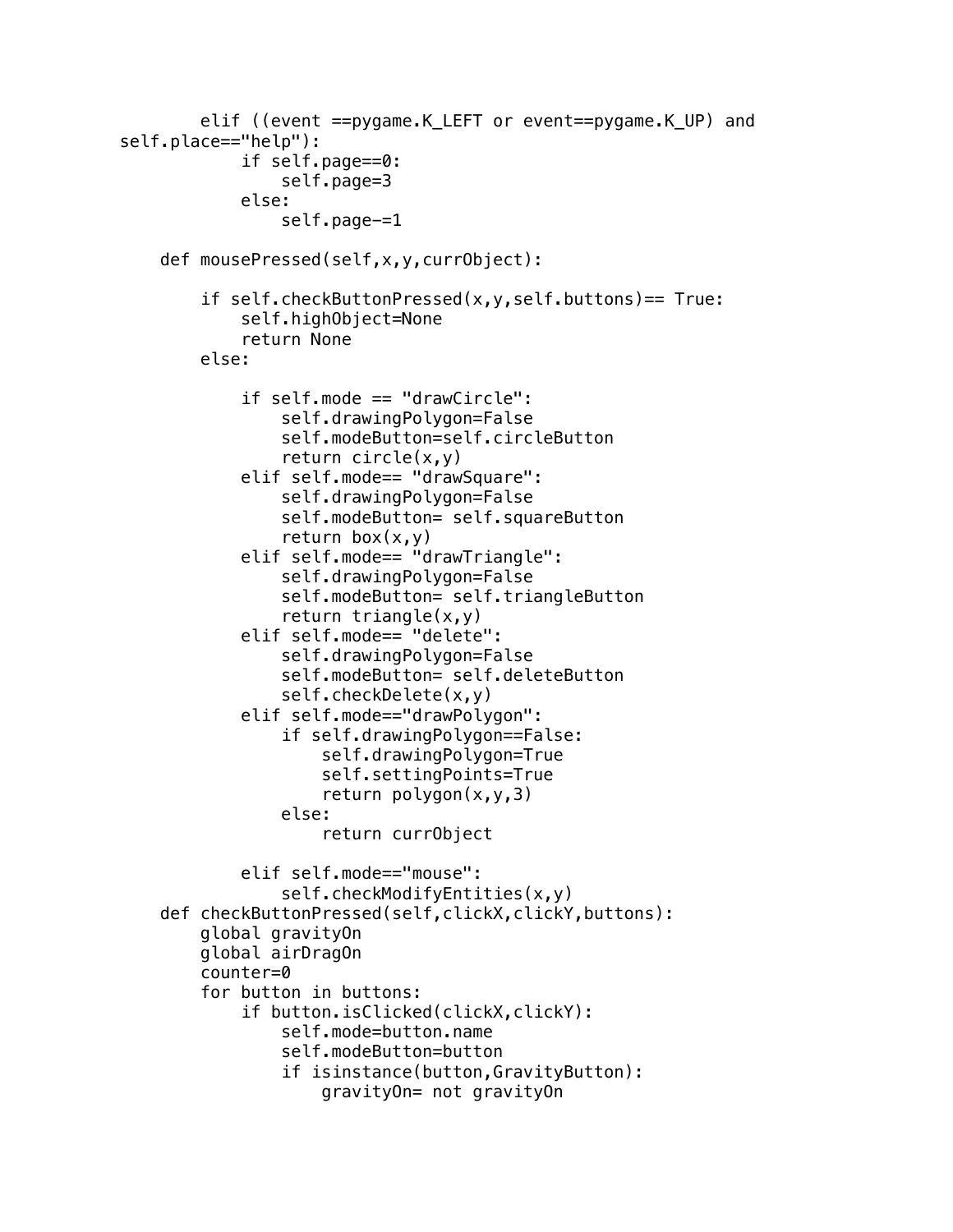```
 elif isinstance(button,AirDragButton):
                      airDragOn= not airDragOn
                 elif isinstance(button,HomeButton):
                      self.place="main" 
                      self.modeButton=None 
                  return True
         return False
     def init(self):
         #Create Buttons
         self.homeButton= 
HomeButton(10,20,30,30,self.colors["grey"],"home", "home.png")
self.circleButton=CircleButton(10,60,30,30,self.colors["yellow"])
         self.squareButton= 
SquareButton(10,100,30,30,self.colors["green"])
         self.triangleButton= 
TriangleButton(10,140,30,30,self.colors["orange"])
self.polygonButton=PolygonButton(10,180,30,30,self.colors["grey"],"dra
wPolygon","Hexagon.png")
self.mouseButton=MouseButton(10,220,30,30,self.colors["grey"],"mouse",
"mouse.png")
         self.deleteButton= 
DeleteButton(10,260,30,30,self.colors["grey"],"delete","x.png")
         self.gravityButton= 
GravityButton(10,300,30,30,self.colors["grey"],"gravity", "apple.png")
         self.airDragButton= 
AirDragButton(10,340,30,30,self.colors["grey"], "airDrag", 
"airDrag.png")
         self.onImage= OnImage(50,260,30,30,self.colors["grey"], "On", 
"check.png")
         self.mouse=Mouse()
         self.buttons.add(self.circleButton)
         self.buttons.add(self.squareButton)
         self.buttons.add(self.triangleButton)
         self.buttons.add(self.deleteButton)
         self.buttons.add(self.polygonButton)
         self.buttons.add(self.mouseButton)
         self.buttons.add(self.gravityButton)
         self.buttons.add(self.airDragButton)
         self.buttons.add(self.homeButton)
         #Create clouds
        for i in range(random.randint(5,9)):
             self.clouds.append(Cloud(self.width,self.height))
```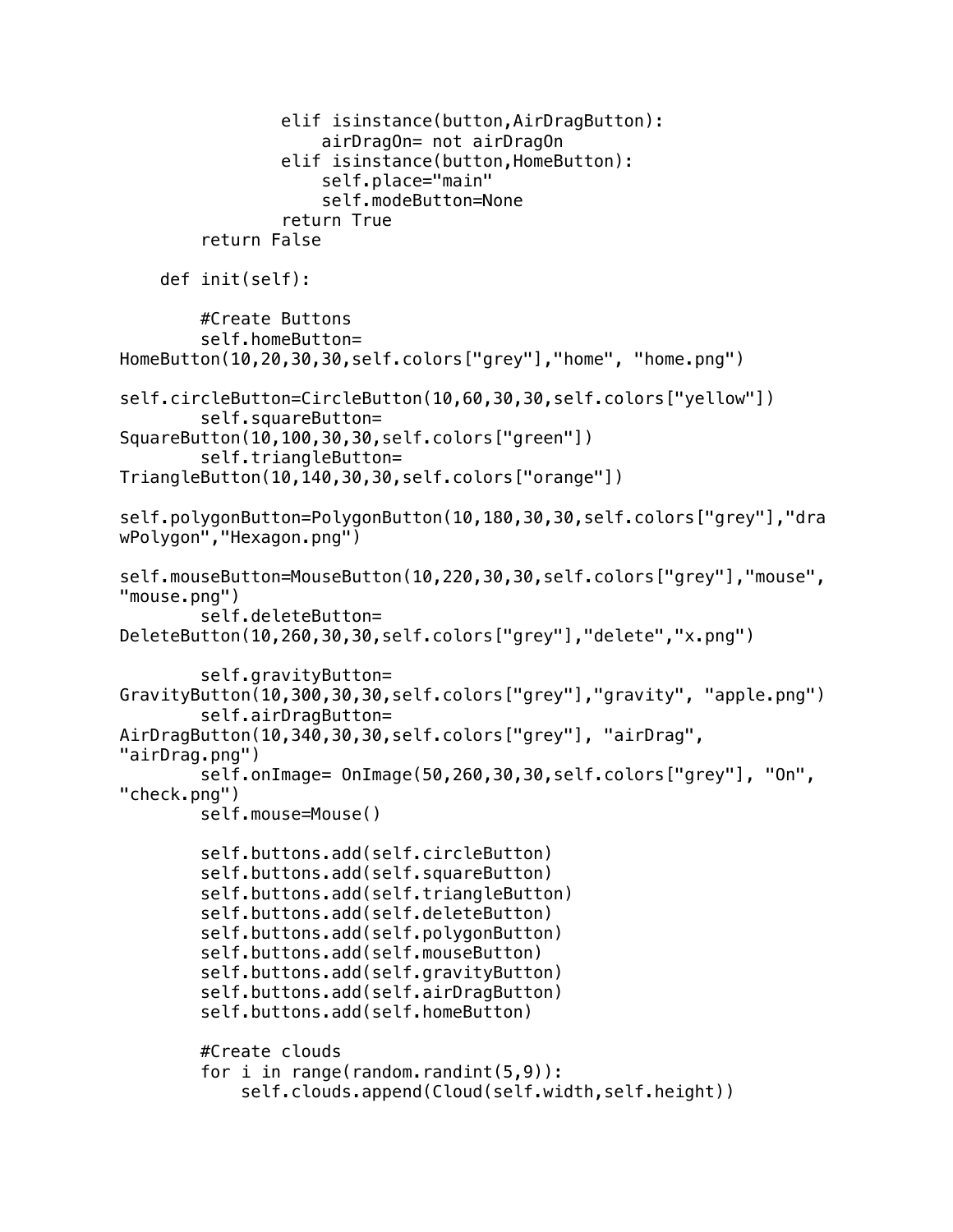```
 def checkDelete(self,x,y):
         self.delete.setPoint(x,y)
         l=pygame.sprite.spritecollide(self.delete,self.entities, 
pygame.sprite.collide_mask)
         for i in l:
             self.entities.remove(i)
     def checkDrawDim(self,screen):
         if (self.currObject != None and not 
isinstance(self.currObject,polygon) and self.drawDim==True):
             self.currObject.drawSettingSizeDim(screen)
     def selectSurface(self,x,y):
        if x>=35 and x<=235 and y>=415 and y<=652:
             self.place= "earth"
        elif x>=329 and x<=529 and y>=415 and y<=652:
             self.place= "moon"
        elif x \ge -610 and x \le -810 and y \ge -415 and y \le -652:
             self.place= "mars"
        elif x \ge -916 and x \le -1116 and y \ge -415 and y \le -652:
             self.place= "jupiter"
     def run(self):
        clock = pygame.time.Clock() screen = pygame.display.set_mode((self.width, self.height))
         # set the title of the window
         pygame.display.set_caption(self.title)
         # stores all the keys currently being held dow
         def checkcollisions(group):
             # smallGroup=group.copy()
             # for entity in group:
             # smallGroup.remove(entity)
 # 
l=pygame.sprite.spritecollide(entity,smallGroup,False, 
pygame.sprite.collide_mask)
             # for otherEntity in l:
             # entity.collided(otherEntity)
             # smallGroup.remove(otherEntity)
             # smallGroup.empty()
             for entity in group:
                 if (isinstance(entity,circle) or 
isinstance(entity,triangle)) and entity.radius<5: 
                     self.entities.remove(entity)
                     continue
```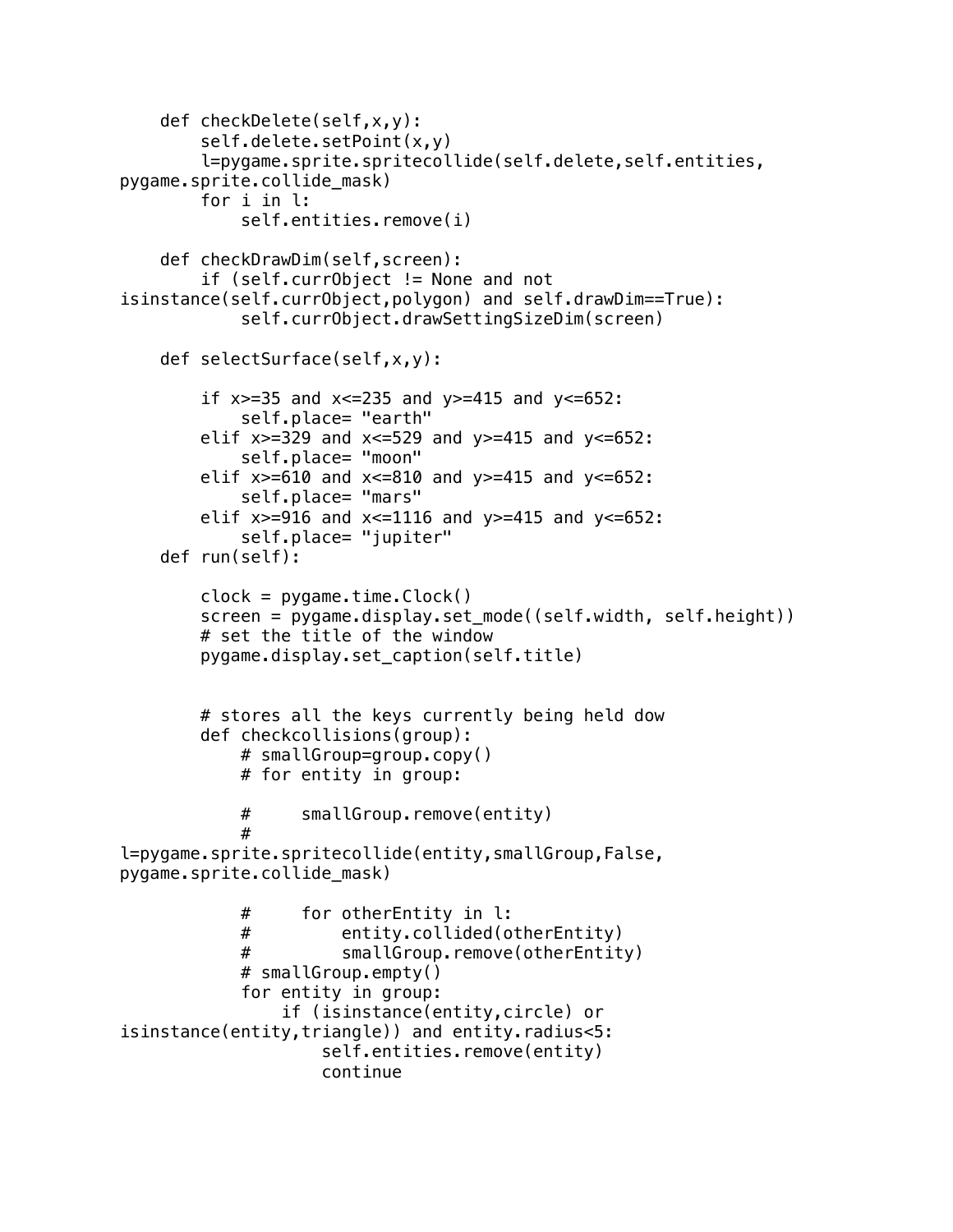```
 l=pygame.sprite.spritecollide(entity,group,False, 
pygame.sprite.collide_mask)
                  for otherEntity in l:
                      if not entity.eq(otherEntity):
                          entity.collided(otherEntity)
         def timerFired(self,time):
             if self.place != "main" and self.place !="help":
                  self.setForces()
                  if self.isPaused==False:
                      self.entities.update()
                      checkcollisions(self.entities)
                  if self.drawDim==True:
                      self.checkDrawDim(screen)
                  if self.place=="earth":
                      for cloud in self.clouds:
                          cloud.update()
         # call game-specific initialization
         self.init()
        playing = True while playing:
             time = clock.tick(self.fps)
             self.redrawAll(screen)
             timerFired(self,time)
             #Handle Events
            for event in pygame.event.get():
                  if (event.type == pygame.MOUSEBUTTONDOWN and 
event.button==1):
                      if self.place=="main":
                          self.selectSurface(event.pos[0],event.pos[1]) 
                      elif self.isPaused==True:
                          self.drawInputs=False
                          x=event.pos[0]
                          y=event.pos[1]
                          self.currObject= 
self.mousePressed(x,y,self.currObject)
```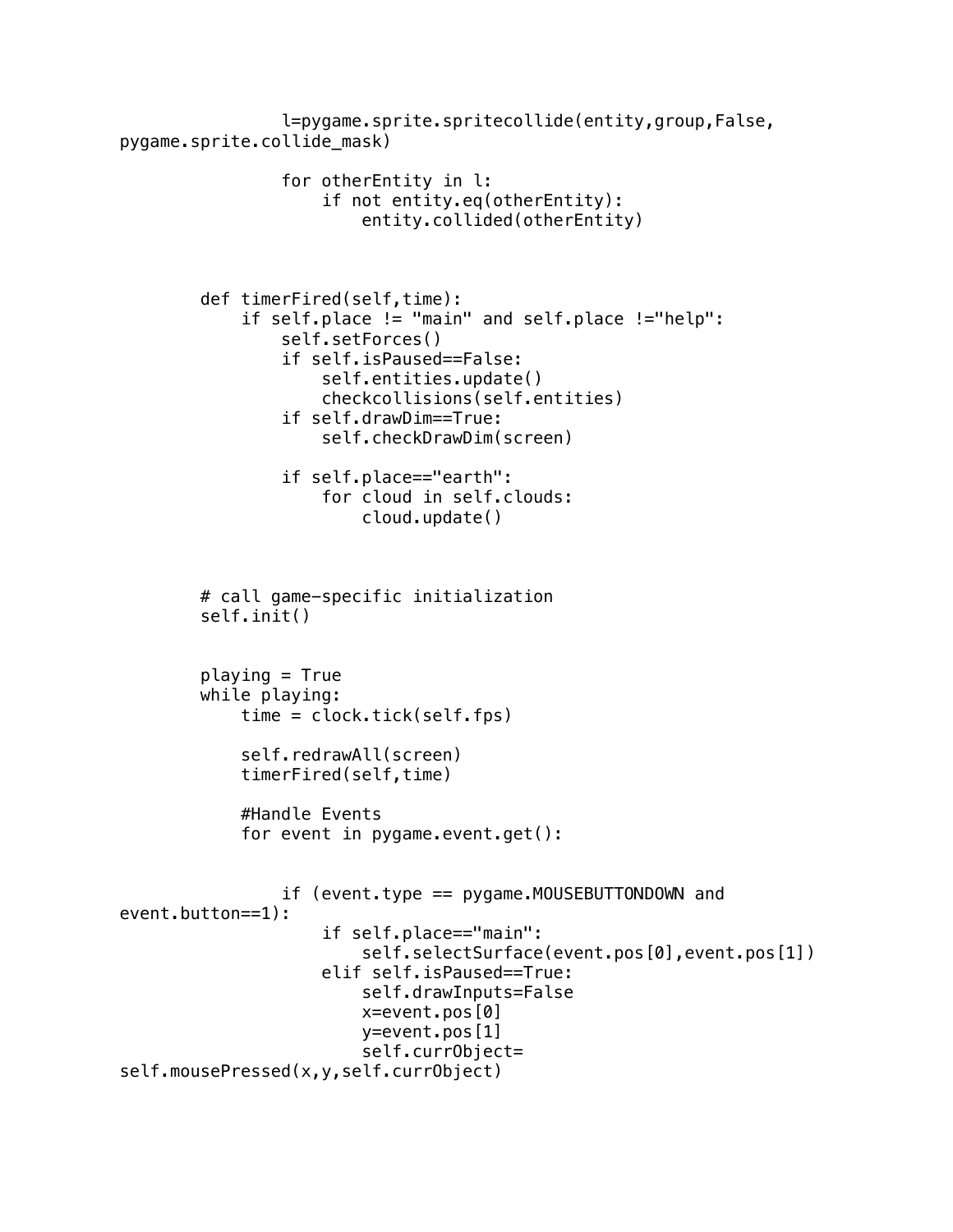if self.currObject !=None: if self.currObject not in self.entities: self.entities.add(self.currObject) else: self.currObject.setPoints(x,y) #elif event.type == pygame.MOUSEBUTTONUP and event.button  $== 1$ : # elif (event.type == pygame.MOUSEMOTION and  $#$  event.buttons ==  $(0, 0, 0)$ : # self.mouseMotion(\*(event.pos)) elif (event.type == pygame.MOUSEBUTTONDOWN and event.button==3 and self.isPaused==True and self.place != "main" and self.highObject !=None): self.checkDrawInputs(x,y) elif (event.type == pygame.MOUSEMOTION and event.buttons $[0] == 1$  and self.isPaused==True and self.place != "main"): if self.currObject !=None: x=event.pos[0] y=event.pos[1] if not isinstance(self.currObject, polygon): self.currObject.setSize(x,y) self.DrawDim=True #self.currObject.drawSettingSizeDim(screen) elif self.highObject !=None: self.highObject.move(event.pos[0],event.pos[1]) elif event.type  $==$  pygame.KEYDOWN: #self. keys[event.key] =  $True$  self.keyPressed(event.key)#, event.mod)  $#$ elif event.type == pygame.KEYUP: #self. keys[event.key] = False #self.keyReleased(event.key, event.mod) if event.type == pygame.MOUSEBUTTONDOWN and event.button==1 and self.currObject !=None and not isinstance(self.currObject, polygon):